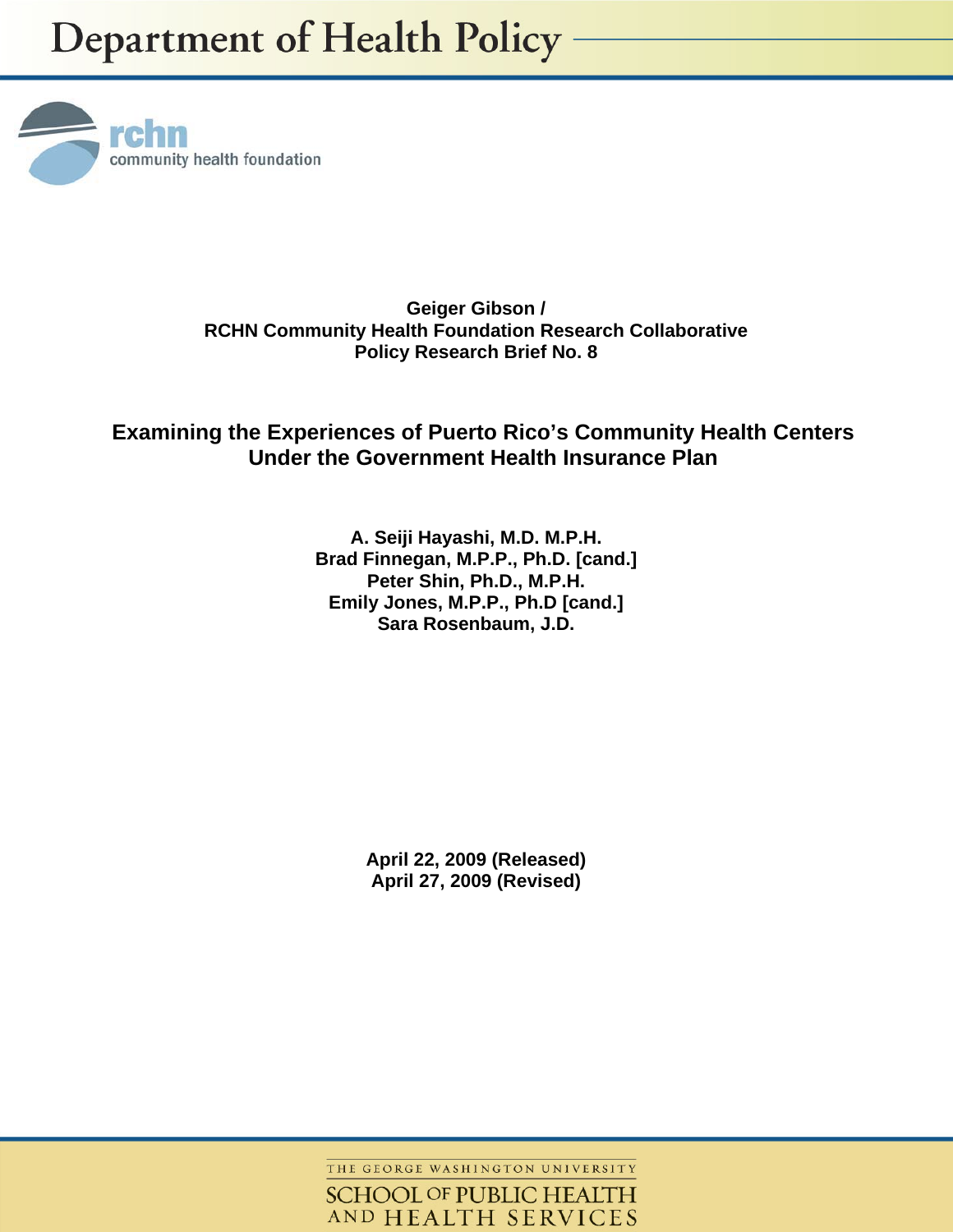#### **About the Geiger Gibson / RCHN Community Health Foundation Research Collaborative**

The Geiger Gibson Program in Community Health Policy, established in 2003 and named after human rights and health center pioneers Drs. H. Jack Geiger and Count Gibson, is part of the School of Public Health and Health Services at The George Washington University. It focuses on the history and contributions of health centers and the major policy issues that affect health centers, their communities, and the patients that they serve.

The RCHN Community Health Foundation, founded in October 2005, is a not-for-profit foundation whose mission is to support community health centers through strategic investment, outreach, education, and cutting-edge health policy research. The only foundation in the country dedicated to community health centers, the Foundation builds on health centers' 40-year commitment to the provision of accessible, high quality, community-based healthcare services for underserved and medically vulnerable populations. The Foundation's gift to the Geiger Gibson program supports health center research and scholarship.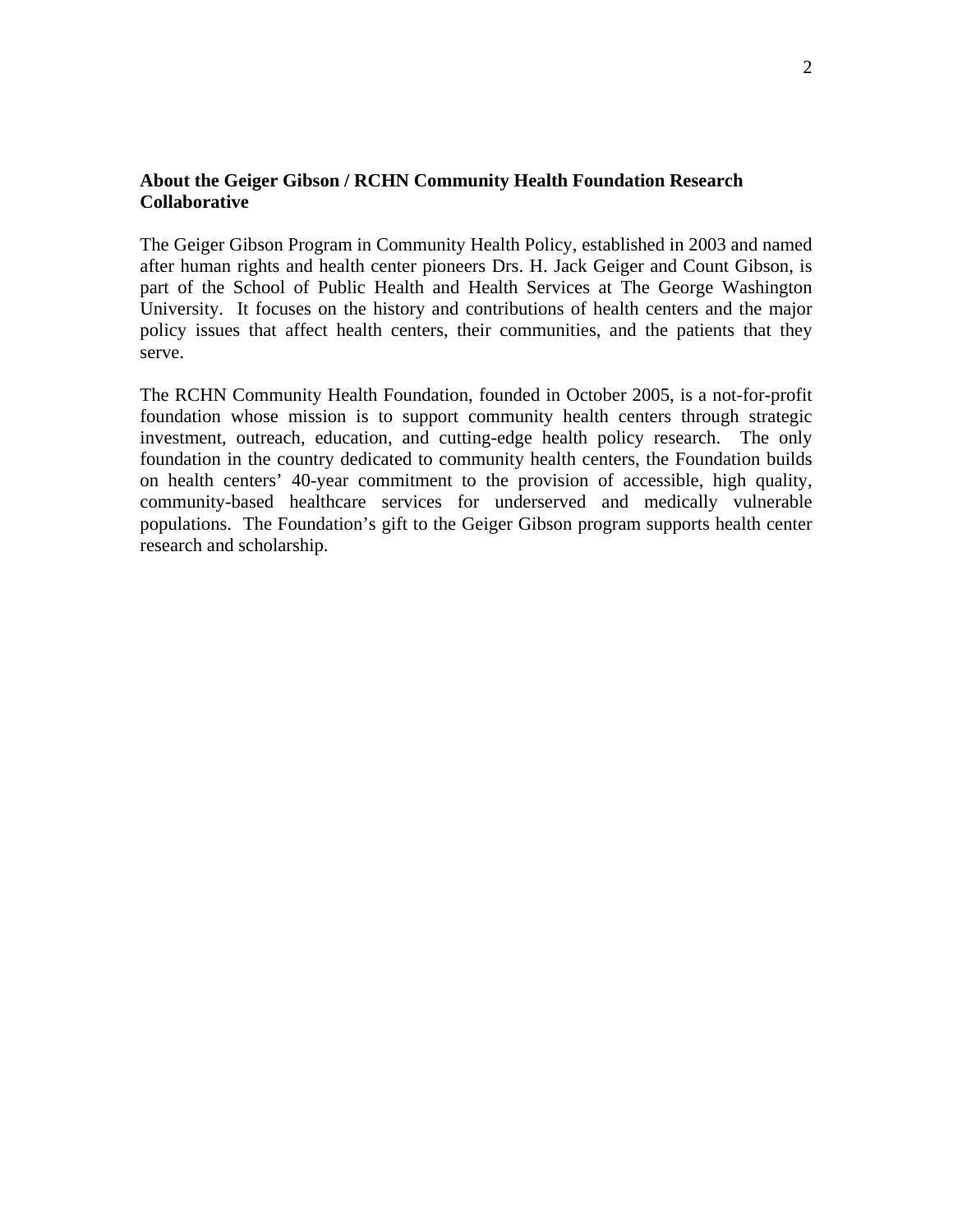# **Acknowledgements**

The authors would like to acknowledge the enormous contributions of the following individuals and organizations: Alicia Suarez, Limary Crespo, and the staff of the Asociación de Salud Primaria de Puerto Rico (data collection and coordination of focus groups, meetings, and site visits); Isolina Miranda, Maria Lacomba, and the staff of Corporación de Servicios de Salud y Medicina Avanzada (focus group, site visit); Allan Cintron and his staff at Consejo de Salud de la Comunidad de la Playa de Ponce, Inc. (focus group, site visit); Hector I. Garcia, Healthcare Consultant and former ASES Planning and Quality Affairs Director, (data collection); Robert Graham, Feldesman Tucker (data collection); the Board of Directors of ASPPR and leaders of the Puerto Rico health centers (focus groups); the National Association of Community Health Centers (general support); and Lissette Vaquerano, The George Washington University (translation and interpretation).

This study was funded by the RCHN Community Health Foundation. Conclusions or opinions expressed in this report are those of the authors and do not necessarily reflect the views of the sponsors or The George Washington University.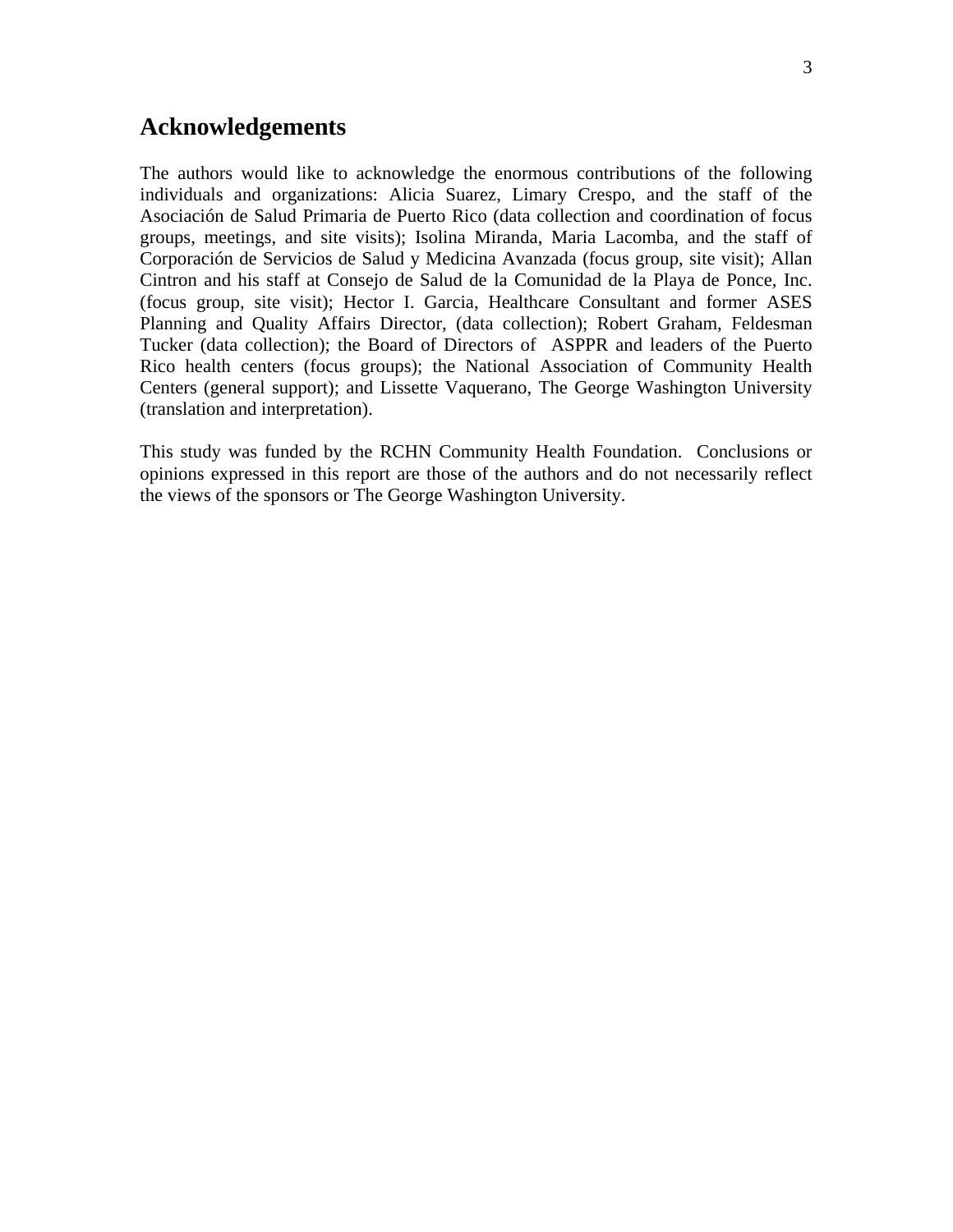# **Executive Summary**

#### **Overview**

This research brief examines the experiences of Puerto Rico's community health centers under the Commonwealth's 1994 Government Health Insurance Plan (GHIP) – the Commonwealth's Medicaid program – also known as the *Reforma*. Of particular interest are the effects of Medicaid under-financing coupled with health centers' continuing obligations to furnish subsidized care for uninsured patients. To finance GHIP, the Commonwealth substantially curtailed its involvement with the direct provision of health care in both community and inpatient settings, transforming the former system of direct care provision into health insurance premium subsidies.

In 2007, the 47 operating sites of Puerto Rico's 19 federally funded community health centers served nearly 10 percent of all Commonwealth residents. In many communities, health centers are the only source of affordable primary health care. As GHIP network providers, health centers furnished care to more than 200,000 beneficiaries in 2007, or 15 percent of all GHIP enrollees. Like their mainland counterparts, Puerto Rico's health centers are essential primary care providers for medically vulnerable populations.

#### **Findings**

**Primary care, especially primary care offered by health centers, has been severely and chronically under-financed by Medicaid managed care payments under GHIP***.*  Systemic and severe under-financing of primary health care has led to the "perfect storm" of a shrinking and unstable primary care system with inverse incentives that push care away from low-cost primary care settings and toward episodic treatment in high-cost settings, such as emergency rooms and hospitals. Commonwealth officials have estimated that GHIP is under-financed by at least \$300 million annually; the total operating budget in 2007 was \$1.4 billion, compared with an estimated financial need of \$1.7 billion.

As a vital part of the Commonwealth's primary care system, health centers have been severely impacted by GHIP, especially in financial terms. The contractual service obligations imposed on health centers by GHIP's managed care plans extend well beyond primary care, dwarfing the obligations of most mainland U.S. health centers under managed care, and Puerto Rico health centers' per capita Medicaid payments are well below the rates for mainland health centers. The carve-out payments health centers in Puerto Rico receive for dental, mental health, HIV, and cancer services do not sufficiently compensate for the extraordinary down-streaming of financial risk resulting from the wide range of services required in exchange for a low managed care capitation payment.

**Health centers are exposed to excessive financial risk under GHIP and are experiencing enormous losses.** Unlike mainland health centers, health centers participating as GHIP providers accept *full financial risk* not only for standard primary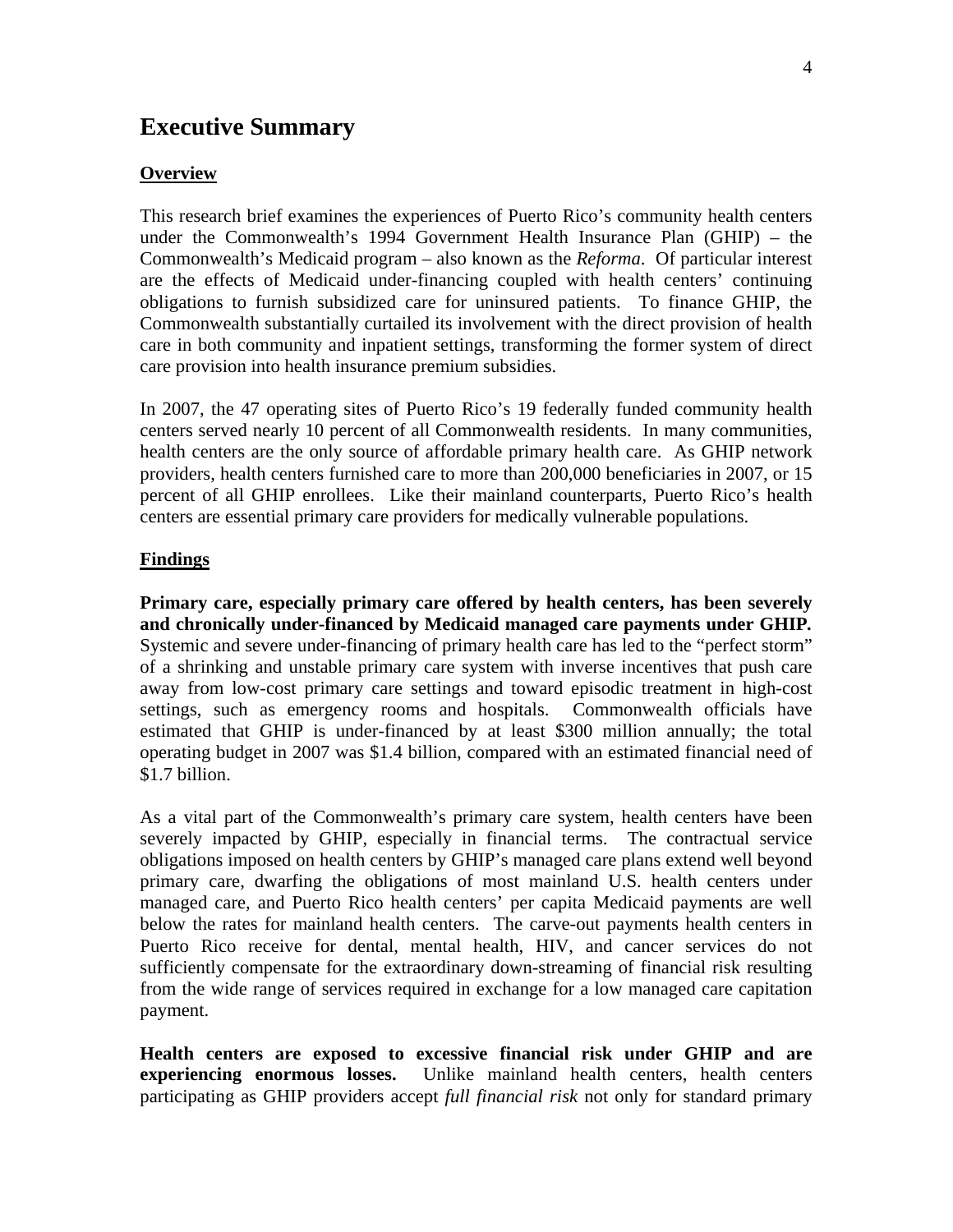care but for all covered contract services. As a result, health centers are exposed to full financial risk for ambulatory care as well as many types of specialty, pharmacy, inpatient, and emergency care. Federal data on health center revenue show that Medicaid managed care payments cover *less than 12 percent* of health center patient expenditures.

**Medicaid under-financing is associated with declining capacity at health centers, even as the need for comprehensive primary care is steadily growing.** GHIP has severely depleted all primary care capacity across the Commonwealth, but health centers are particularly vulnerable to under-financing and risk -- between 2004 and 2007, the number of patients served by health centers declined by 51,450.

**Health centers are implementing various strategies to continue operating despite Medicaid under-financing and risk down-streaming.** One key strategy health centers have employed to counter the harmful effects of under-financing and risk downstreaming is shifting overall operating costs to their Federal 330 grants, which were designed to finance care and services not covered by traditional revenue streams. Therefore, funds originally designed to expanded services have been used to provide basic services. Other key strategies health centers use include diversifying patient populations and services offered to reach more privately insured individuals, participating in Medicare Advantage, implementing operational changes to promote efficiencies, and more aggressively attempting to recoup funds owed by GHIP health plans.

#### **Recommendations**

Numerous studies indicate that an effective and vibrant primary care delivery system is the backbone of a well-functioning health care system. GHIP achieved the goal of reducing the proportion of uninsured Puerto Rico residents, at the expense of primary care capacity and access. The experience of health centers with GHIP underscores one of the basic truths about health reform: it is possible to enact reforms that succeed in giving individuals something called "health insurance," while simultaneously setting in motion financing strategies that undermine the fundamental goals of reform. Contrary to popular belief, expanding insurance coverage does not automatically increase access to care.

Specific suggestions to remedy the current unsustainable situation include:

**1. Make a capital investment in health centers, coupled with implementation of the federal FQHC payment system.** Puerto Rico might invest in direct health center funding, as 37 states currently do. Congress might also make a capital investment designed to help health centers develop a formal affiliated arrangement while strengthening their own operations. This initial investment could be combined with a 100 percent federalized FQHC payment system, as granted to Indian Health Service facilities. Except for a few instances, Puerto Rico's health centers have not received the FQHC payments to which they are entitled because of the significant under-funding of Puerto Rico's Medicaid program.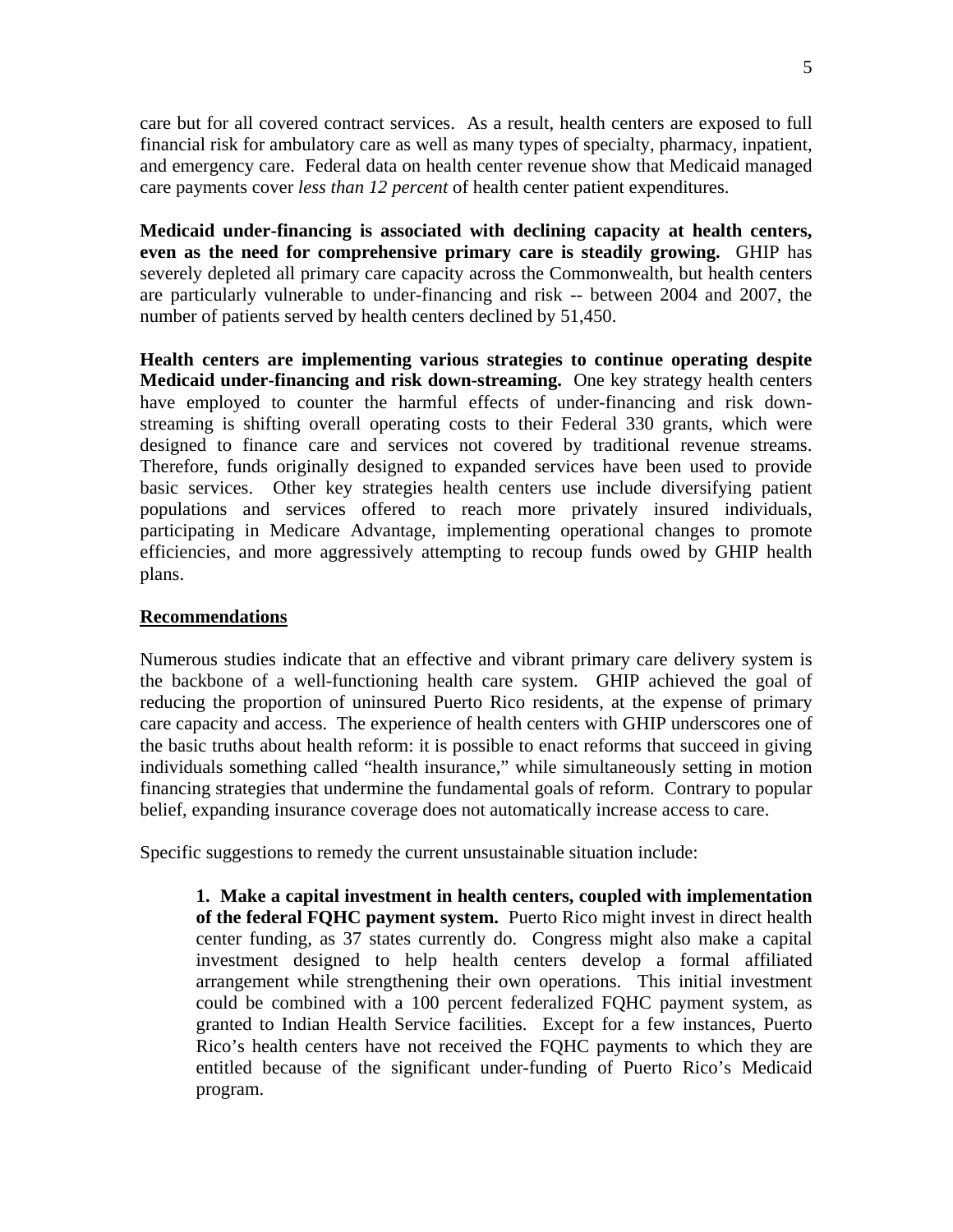These investments would pay off, with dividends. The efficiency and quality of health center care is so high that health centers generated an estimated \$410 million to \$469 million in savings for the 353,000 patients served in 2007 in terms of reduced hospital and emergency department services. A direct investment of \$75 million (\$423/patient) in Puerto Rico would permit health centers to expand their primary care capacity by 50 percent, enabling them to serve an additional 176,000 patients and resulting in additional system-wide cost savings of \$205 to \$234 million. This \$75 million investment would also generate at least 1,300 new jobs and over \$86 million in new economic activity.

**2. Revising GHIP contracts to eliminate the excessive financial risks now borne by health centers.** It is critical to prohibit financial risk down-streaming to health centers under GHIP, beyond the risks normally associated with primary health care furnished by health centers. The degree of down-streamed financial risk borne by Puerto Rico health centers far exceeds the maximum permissible risk-shifting limits allowed under federal law for entities, such as health centers, that are not licensed insurers and thus are not structured to bear full financial risk. Fundamental reformulation of GHIP financial policies to assure that risk is held at the plan level is urgently needed, and should be considered a basic condition of continuation of the *Reforma.* 

**3. Strengthen health centers' ability to operate in an integrated fashion.**  Puerto Rico's 19 health centers work closely together through their state primary care association, but they do not operate as an integrated delivery system. Creation of an integrated delivery system would be possible with capital financing investment, coupled with limitations on down-streamed risk and implementation of the Medicaid FQHC payment system that is outlined in federal law. These reforms would permit health centers to increase operational efficiencies and strengthen their delivery arrangements, while building strong ties to specialists and inpatient care providers. Although health centers are not allowed to form their own GHIP Medicaid insurance plan (a strategy pursued by health centers in several states), more integrated action through the formation of a health center Independent Practice Association (IPA) would strengthen health centers' ability to work collectively to advance and strengthen primary health care.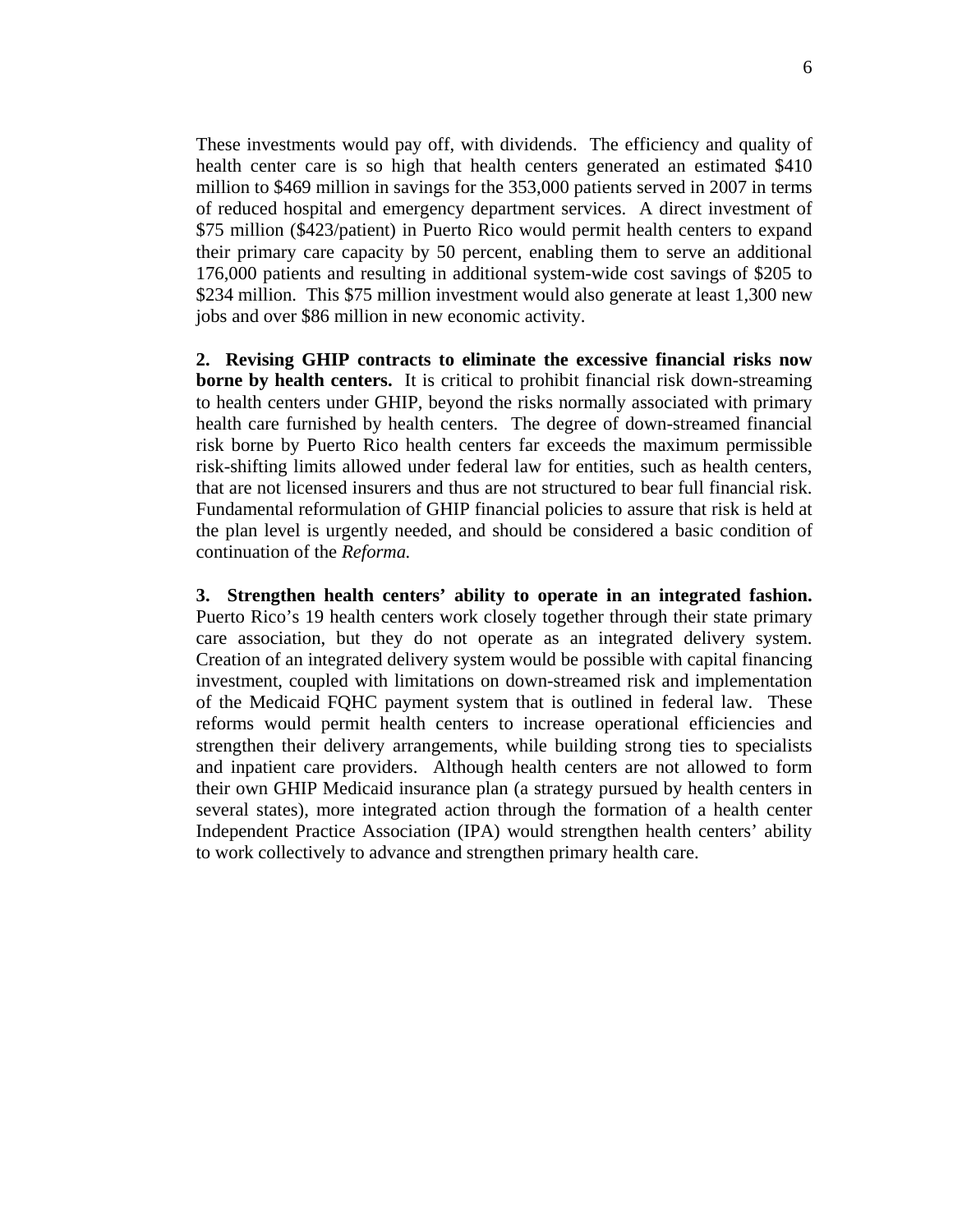# **I. Introduction**

This brief examines the experiences of Puerto Rico's community health centers under the Commonwealth's Government Health Insurance Plan (GHIP) – the Commonwealth's Medicaid program – which began in 1994 and is also known as *Reforma.* After outlining the research methodology, this paper describes the principal elements of GHIP, along with background on the role of community health centers in the Puerto Rico health delivery system. Following a summary of our principal findings, we conclude with a discussion of recommendations for enhancing the effect of GHIP on improving access to health centers. This analysis was performed by the Geiger Gibson/RCHN Community Health Foundation Research Collaborative at The George Washington University School of Public Health and Health Services.

## **II. Research Methods**

This analysis utilizes mixed methods to explore the effects of GHIP, given the limited amount of available literature and the lack of comprehensive data on coverage, costs, and services. To gain a broader contextual understanding of the adaptation strategies developed by the Commonwealth's health centers, we first collected and analyzed data and background information on the financial and operational characteristics of the Commonwealth's healthcare system and its health centers, as well as the health status of Puerto Ricans, from several key sources: the Uniform Data System (UDS) from the Health Resources and Services Administration (HRSA); reports generated by the Puerto Rico health department agency, *Administración de Seguros de Salud* (ASES); reports and data generated by the Puerto Rico Primary Care Association (PR PCA); reports and data from specific health centers; quality of care data from health plans; publicly available background material from the academic literature and the popular press; and materials generated by the health center litigation against the Puerto Rico Department of Health and its Medicaid program. We also interviewed a representative from the Planning and Quality Affairs Office of ASES who was very familiar with the pertinent data as well as the health center program, in order to obtain available government data and the perspective of a GHIP administrator.

This background information was presented to two focus groups, comprised of health center chief executives, chief financial officers, and medical directors. Participants in the first group provided opinions confirming or rejecting the validity and accuracy of the compiled data, and provided explanations for their perspectives. The second focus group examined how health centers have adapted to the reforms, utilizing specific examples of challenges caused by GHIP and their proposed solutions, such as changes in services and staffing, cost-containment strategies, and funding efforts. We specifically asked how the reforms impacted care delivery, especially access to different types of care, as well as changes in patient health outcomes.

In order to document and further examine the possible responses to GHIP policies in practice, we interviewed staff at two health centers: Consejo de Salud de la Comunidad de la Playa de Ponce, Inc. (Ponce) in the southern coastal area, and Corporación de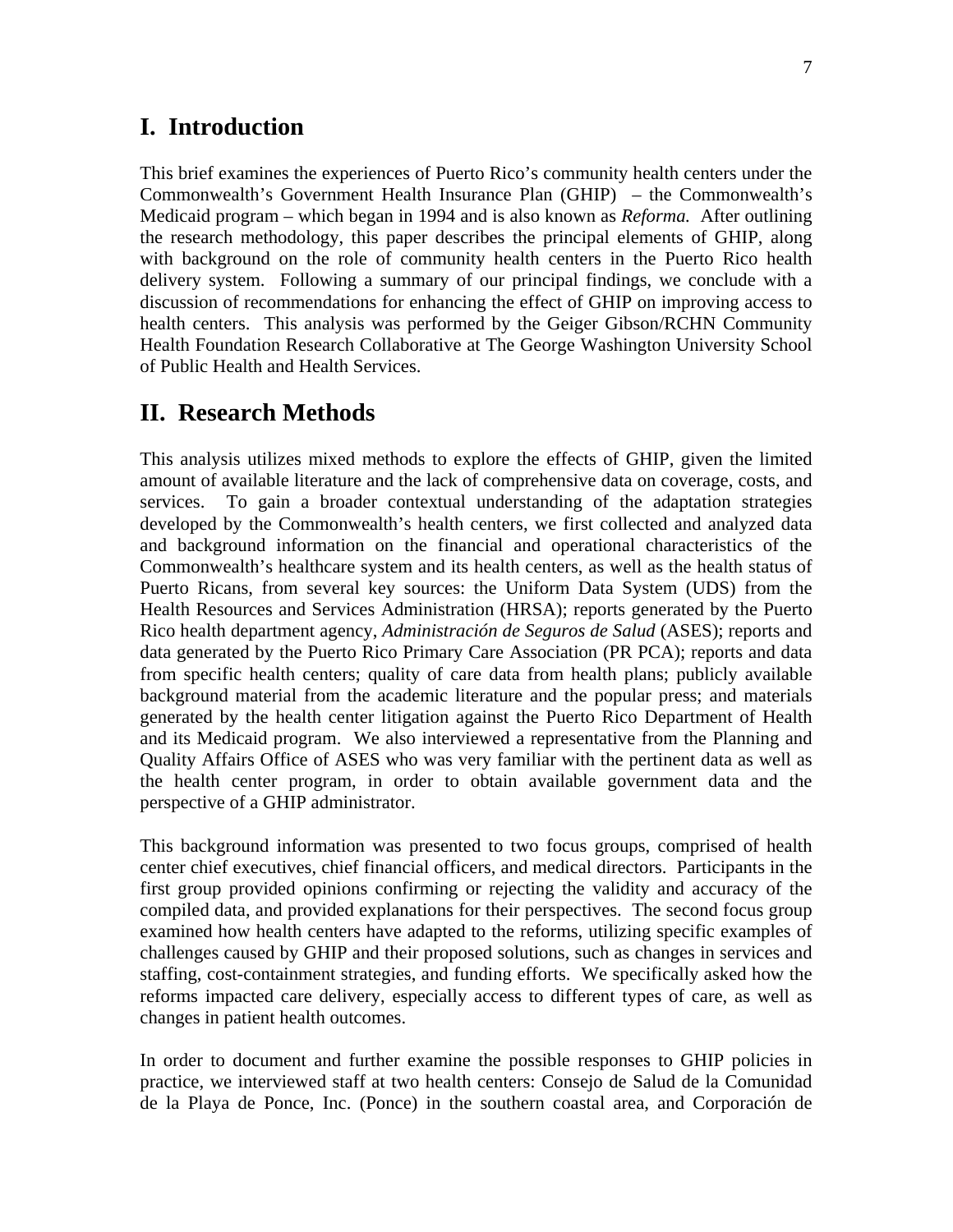Servicios de Salud y Medicina Avanzada (COSSMA), located in the central mountainous region. Both health centers have a history of strong leadership and innovation, as well as the ability to expand their services within a financially challenging environment; they also serve different types of populations (e.g. migrant farm workers, homeless, and both urban and rural inhabitants). Whenever possible, we collected specific examples of patient experiences.

# **III. Background**

### **1. The Government Health Insurance Plan (GHIP)**

Enacted in 1993 and implemented in 1994, GHIP was an attempt to extend health insurance coverage to all residents of Puerto Rico, principally by expanding Medicaid, in anticipation of national health reform in the U.S. Direct subsidies to publicly operated health clinics were eliminated and most publicly administered health care services were privatized, with the exception of some emergency rooms.<sup>1</sup> In essence, the Commonwealth's health care investment in its low-income population was monetized, and the funds saved from the elimination of direct operational subsidies were combined with revenues from the Commonwealth's Medicaid program to underwrite private health insurance coverage for Puerto Rico residents.

Currently, 38-40 percent of the Commonwealth's residents are insured through a Medicaid plan funded through the mechanisms created by  $GHIP<sup>2</sup>$  Approximately 90 percent of the Commonwealth's 1.5 million Medicaid beneficiaries in 2007 were enrolled in managed care health plans.<sup>3</sup>

A coverage franchise is awarded to a single health plan in each region; there are four managed care plans participating in Medicaid. As in the U.S. mainland, plans' contractual service obligations are very broad, encompassing preventive, acute, ambulatory, and inpatient care. Participating plans are obligated to cover emergency care on a 24/7 basis; much of this care is provided by emergency rooms operated by hospitals and other entities, several of which are operated by health centers. $4$  Of note, privately operated emergency services may be funded partially by the government to assure 24/7 access. Health plans contract with at least one hospital per region, with tertiary care largely concentrated in the capital city, San Juan.<sup>5</sup> The system is a managed care model administered on a regional basis by an agency called ASES (*Administración de Seguros de Salud*), and permitted under special authority approved by the Centers for Medicare and Medicaid Services (CMS).

Ambulatory health care is furnished by community health centers and other independent practice associations (IPAs) organized throughout the Commonwealth. The managed care payment made by ASES to the plans covers inpatient and outpatient care, with the

<sup>&</sup>lt;sup>1</sup> ASES website, (Accessed February 13, 2009:  $\frac{http://www.ases.govoirno.pr/)}{http://www.ases.govoirno.pr/)}$ ; PR PCA, GW Profile, 2007.

<sup>&</sup>lt;sup>2</sup> University of Puerto Rico, 2007. "Planning for Health Care Improvement for the People of Puerto Rico."

<sup>&</sup>lt;sup>3</sup> Puerto Rico Department of Health, 2007. "Puerto Rico State Planning Grant." September 19.

 $4$  Meeting with PR PCA, January 26, 2009.

<sup>5</sup> Puerto Rico Department of Health, 2007.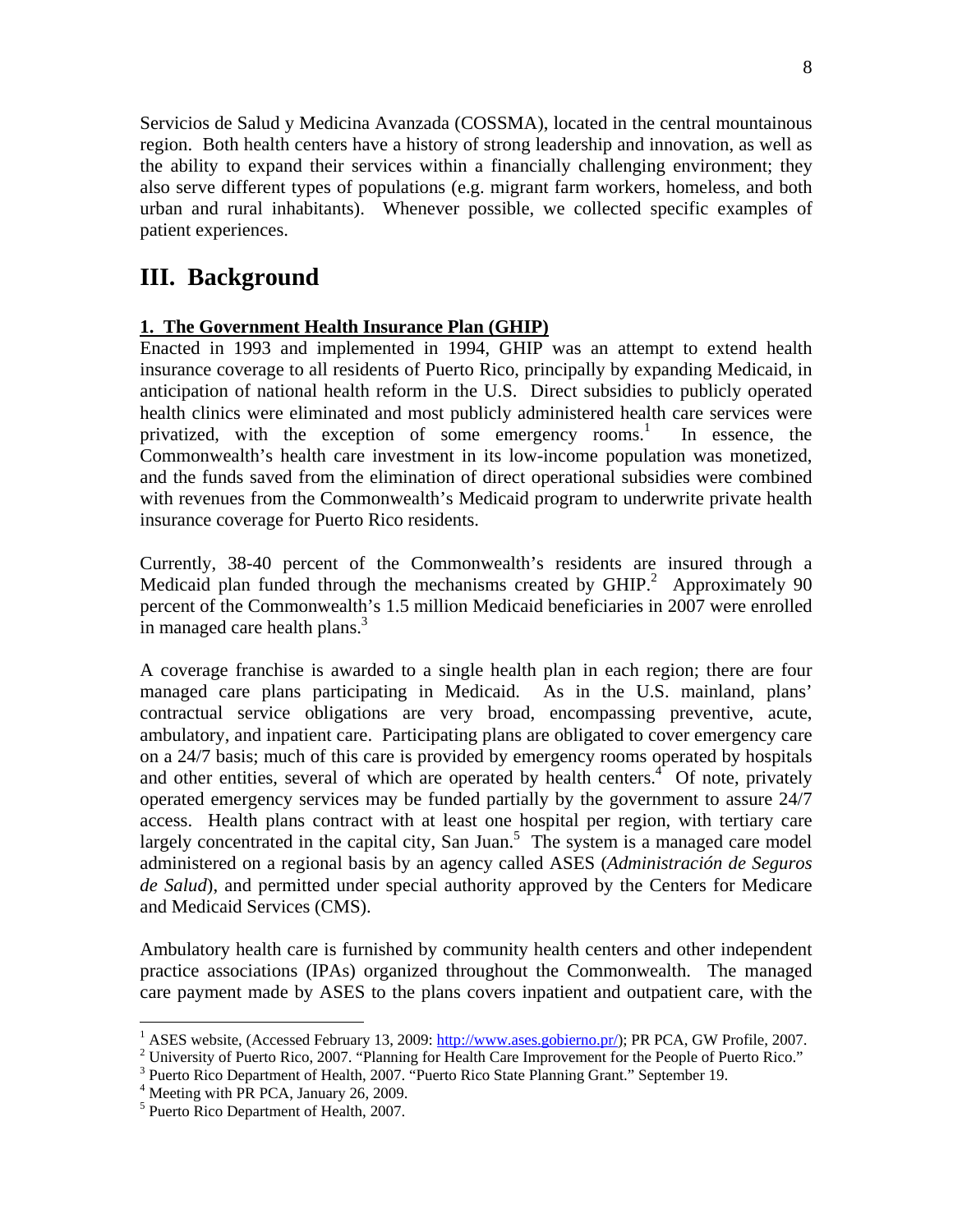exception of mental health services, which are carved out of the contracts and financed through payments from Managed Behavioral Healthcare Organizations. Dental care, HIV care, and cancer care are also carved out of the contracts and financed with direct payments.<sup>6</sup> In recent years the number of IPAs participating in GHIP has fallen as a result of the system's extremely low capitation payments.<sup>7</sup>

GHIP has succeeded in reducing the number of uninsured residents, but about ten percent of residents still lack insurance. In 2006, the Commonwealth Health Department estimated an uninsured population of  $354,000$ ,<sup>8</sup> but the figure is likely higher today due to the severe economic downturn and the recent reductions in GHIP's financial eligibility standards. Thousands of low-income working families that cannot afford private coverage remain ineligible for Medicaid under GHIP. Puerto Rico's Medicaid eligibility threshold is approximately twice the Federal Poverty Level (FPL). This means that in Puerto Rico, the threshold of 100 and 200 percent of the State Poverty Level is effectively the equivalent of approximately 50 and 100 percent, respectively, of the commonly used FPL. The threshold is exceedingly low -- an individual earning more than \$902.50 on a monthly basis does not qualify for GHIP.

**Figure 1,** which describes the uninsured population, illustrates that the same factors that create high levels of uninsurance among the mainland population are at work in Puerto Rico: low-wage jobs that offer no or only unaffordable health insurance, a large population of young adults who opt out of coverage, and unemployment. Uninsured residents of Puerto Rico reportedly receive much of their care through emergency rooms.



<sup>&</sup>lt;sup>6</sup> Pan American Health Organization, 2007. "Health System Profile: Puerto Rico—Monitoring and Analyzing Health Systems Change/Reform." Washington, DC.

<sup>&</sup>lt;sup>7</sup> Meeting with PR PCA, January 26, 2009.

<sup>8</sup> Puerto Rico Department of Health, 2007.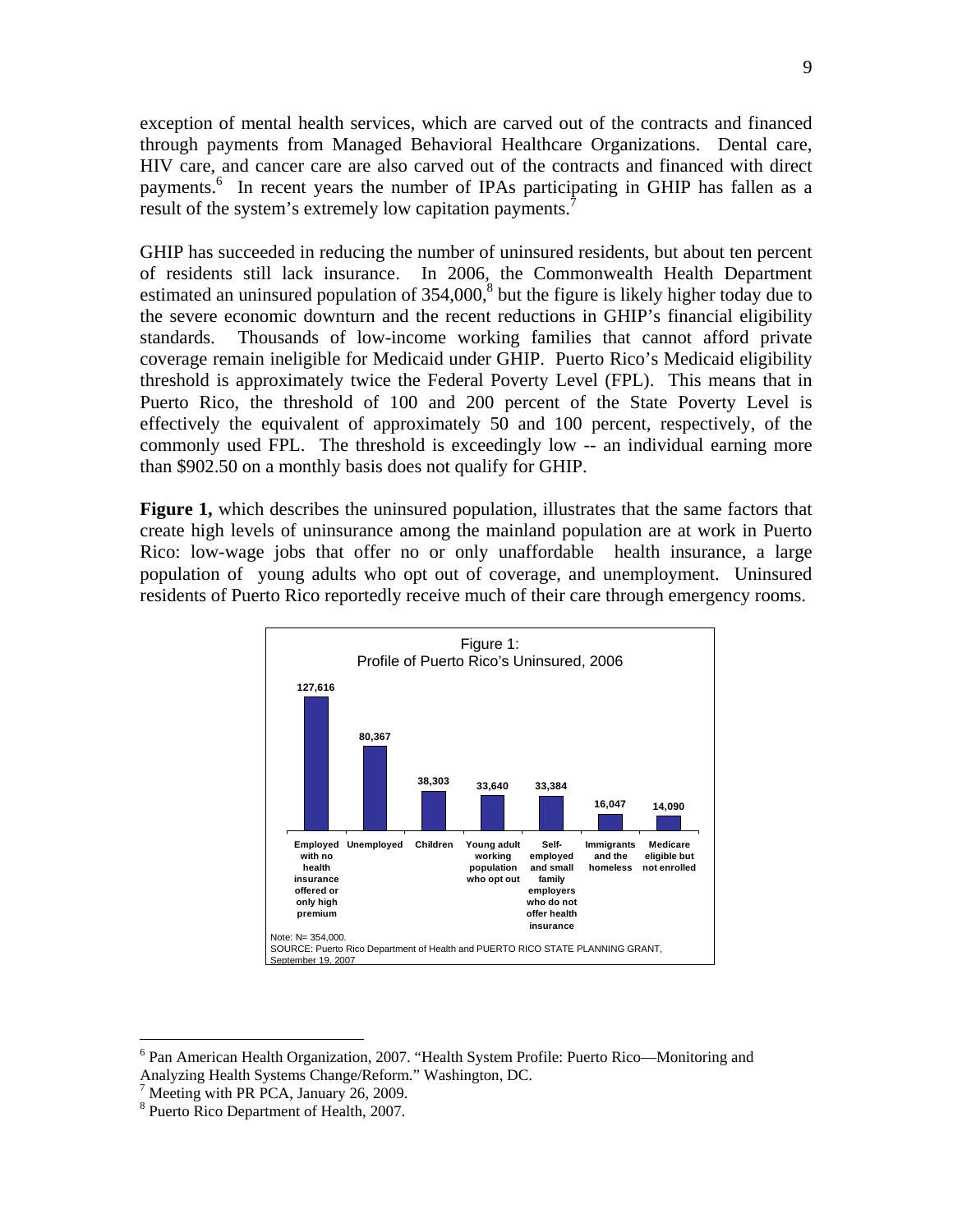In recent years, coverage eligibility has been further restricted, chiefly through the lowering of applicable asset eligibility guidelines. Frequent recertification procedures, the 'aging out' of children, and changes in family living arrangements also contribute to a moderate level of churning, with the eligible-but-unenrolled population estimated at roughly three to four percent of the GHIP-eligible population at any given time.<sup>9</sup>

Enrollees are responsible for point-of-service copayments on a sliding scale basis according to income. For an individual who earns between 130 percent and 200 percent of Puerto Rico's State Poverty Level, a typical co-payment is \$2 for a primary or specialty care visit, \$1 per prescription, and \$5 per hospital admission.<sup>10</sup>

#### **Financing the Government Health Insurance Plan (GHIP)**

GHIP's financing is mainly drawn from general Commonwealth funds, federal Medicaid and SCHIP dollars, with modest payments from municipalities and other sources. The scholarly literature on GHIP is scarce, but available evidence suggests that the plan was severely under-financed from the outset, chiefly as a result of the limited federal contributions to the Puerto Rico Medicaid program.<sup>11</sup> Even when Puerto Rico's lower cost of living is taken into account, health plan payments under GHIP are well below actuarially sound payment rates. Total operating revenues for GHIP are so constrained that payments to providers were frozen from FY 1999 to FY 2003.

Under the special federal dollar amount payment cap that applies to Puerto Rico and other U.S. territories, the federal contribution to the Commonwealth's Medicaid program was 18 percent in CY 2005.<sup>12</sup> If the federal match rate were calculated under the same terms as it is for states on the mainland, Puerto Rico would have received the highest level of federal financial participation (about 78 percent) due to its poverty rate. Under this scenario, the Commonwealth's Medicaid program would have received \$1.7 billion, versus the actual payments of \$219 million from the federal government in  $2005$ .<sup>13</sup>

The American Recovery and Reinvestment Act (ARRA) extended additional temporary federal Medicaid funding to Puerto Rico, but the boost in federal payments is only temporary; after the stimulus, the federal contribution will remain extremely low without permanent reforms.14

### **2. Community Health Centers Provide Access to Care in Puerto Rico and Across the Nation**

The federally qualified health centers program provides grants to clinics offering affordable primary and comprehensive health care to medically underserved communities

<sup>&</sup>lt;sup>9</sup> Focus group Meeting with CEO, CFO, CMO of PR health centers, January 26, 2009.

<sup>&</sup>lt;sup>10</sup> ASES. "Aplicable Deductibles, Administracion de Seguro de Salud de Puerto Rico General Bylaws," 42-43.

<sup>&</sup>lt;sup>11</sup> Acevedo-Vila, Hon. A., 2005. "Statement for the Record, Senate Finance Committee." June 15<br><sup>12</sup> Acevedo-Vila, Hon. A., 2005. June 15

 $12$  Acevedo-Vila, Hon. A., 2005. June 15<br><sup>13</sup> Acevedo-Vila, Hon. A, 2005.

 $14$  P.L. 111-5, § 5001(f) American Recovery and Reinvestment Act.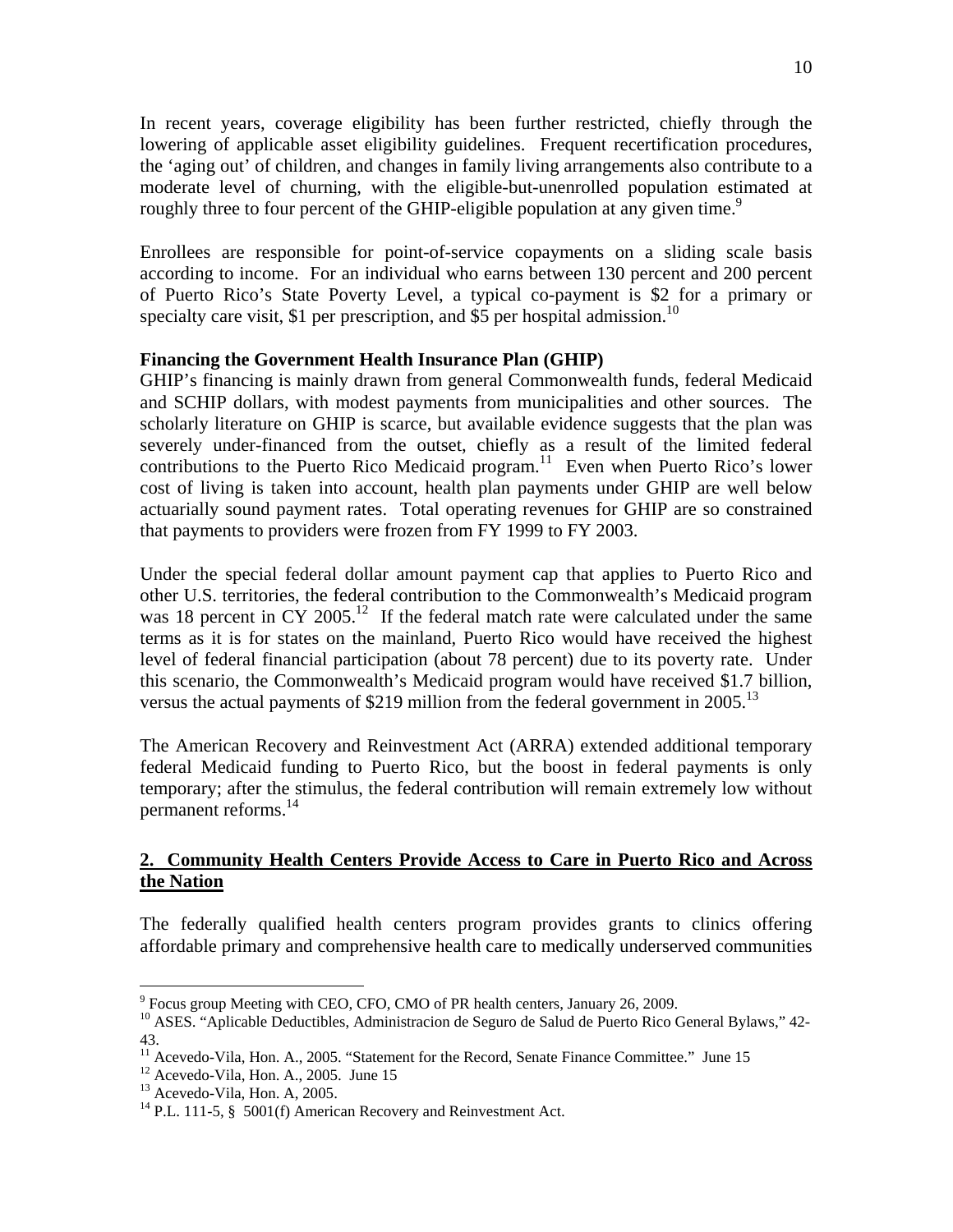and communities experiencing a shortage of primary health care professionals.<sup>15</sup> In 2007, 1,067 health centers, located in all 50 states and several of the territories, provided health care to over 16.1 million patients. $16$ 

Nationally, more than 90 percent of all health center patients have low family incomes, more than 65 percent are members of racial and ethnic minority groups, and 43 percent are either elderly or children under  $18<sup>17</sup>$  Health centers provide care to one in five lowincome children in the nation, serve one in seven Medicaid beneficiaries, and care for one in every eight low-income women who gives birth.<sup>18</sup>

Four key characteristics distinguish health centers from other providers, enabling them to be responsive to the communities that they serve.<sup>19</sup> Health centers must accept all patients without regard to their ability to pay for services, and centers must offer sliding fee scales to patients according to income. Second, health centers must offer comprehensive primary care; services available at health centers include a wide range of clinical preventive care for children and adults, as well as prenatal care, treatment of acute illnesses and conditions, and chronic care for conditions such as diabetes, cardiovascular disease, childhood asthma, and mental illness. Third, health centers must be governed by a majority-community board comprised mainly of center patients. Finally, health centers must serve populations or communities that have been formally designated as medically underserved or suffering from a shortage of primary health care professionals.

Health centers are widely recognized for the quality and accessibility of the care provided,<sup>20</sup> as well as the impact of their care on population health and the reduction of racial, ethnic, and socioeconomic disparities in health status and access to health care.<sup>21</sup> As medical homes for some of the most vulnerable populations with complex medical, behavioral, and social needs, health centers provide and arrange for a comprehensive array of services.<sup>22</sup> Given their capacity and experience coordinating care, health centers

<sup>&</sup>lt;sup>15</sup> Rosenbaum S, Finnegan B, & Shin P, 2009. "Community Health Centers in an Era of Health System Reform and Economic Downturn: Prospects and Challenges." *Kaiser Family Foundation,* 

March.http://www.gwumc.edu/sphhs/departments/healthpolicy/CHPR/downloads/CommunityHealthCenter \_update\_032309.pdf).

<sup>&</sup>lt;sup>16</sup> GW analysis of 2007 UDS data, HRSA.

 $17$  Ibid.

<sup>&</sup>lt;sup>18</sup> GW analysis of 2007 U.S. Census Bureau data.; Ibid.

<sup>&</sup>lt;sup>19</sup> Rosenbaum, Finnegan, and Shin, 2009.

<sup>&</sup>lt;sup>20</sup> Dor A, Pylypchuck Y, Shin P& Rosenbaum S, 2008. "Uninsured and Medicaid Patients' Access to Preventive Care: Comparison of Health Centers and Other Primary Care Providers." Geiger Gibson/RCHN Community Health Foundation Research Brief #4, August.

<sup>&</sup>lt;sup>21</sup> Hadley J, Cunningham P& Hargraves JL, 2006. "Would safety-net expansions offset reduced access resulting from lost insurance coverage? Race/Ethnicity differences." *Health Affairs* 25(6): 1679-1687; Shi L, et al., 2004. "America's health centers: Reducing racial and ethnic disparities in perinatal care and birth outcomes." *Health Services Research* 39(6/Part I): 1881-1901; Shin P, et al., 2003. "Reducing Racial and Ethnic Health Disparities: Estimating the Impact of Community Health Centers on Low Income

Communities." *National Association of Community Health Centers*, Washington, D.C. 22 Geiger H.J, 2005. "The First Community Health Centers: A Model of Enduring Value." *J Ambul Care Mgmt* 28(4): 312-319.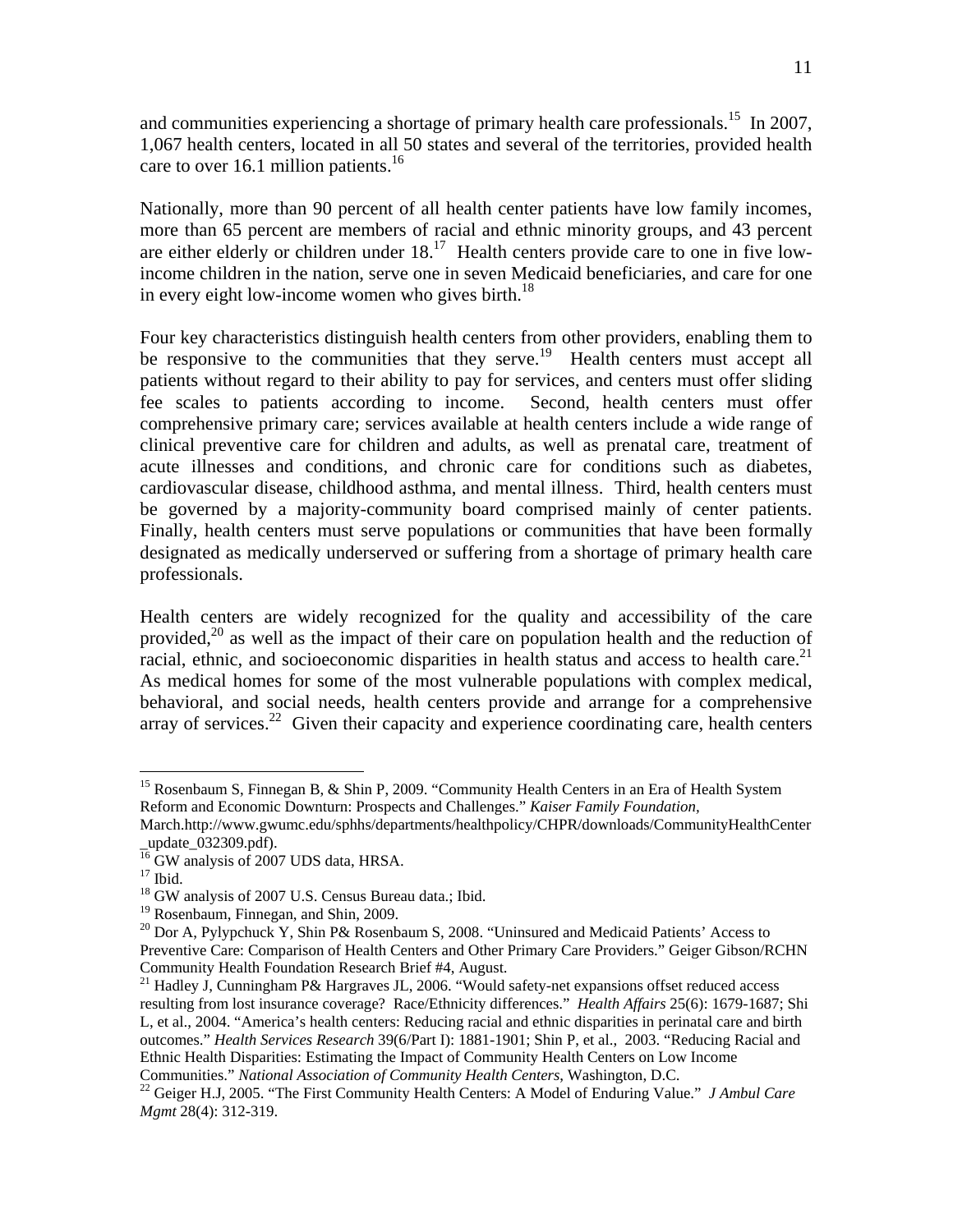are effective providers in managed care settings; in some cases, centers have initiated their own managed care plans. $^{23}$ 

In 2007, the 47 operating sites of Puerto Rico's 19 federally funded community health centers served nearly 10 percent of all Commonwealth residents, more than 352,000 patients. In many communities, health centers are the only source of affordable primary health care. As GHIP plan network providers, health centers furnished care to more than 200,000 GHIP beneficiaries in 2007, or 15 percent of all enrollees.<sup>24</sup> In this regard, health centers in Puerto Rico, like their mainland counterparts, are essential providers of primary care for the population that qualifies for GHIP.

With regard to the characteristics of the patient population, the challenges that health centers in Puerto Rico face are arguably far deeper than those that confront health centers serving mainland U.S. residents:

- Puerto Rico residents are 27 percent *less likely* than mainland residents to have at least a high school diploma, and 37 percent *less likely* to be in the labor force.<sup>25</sup>
- More than 45 percent (three times the national average) of Puerto Rico's 3.95 million residents have family incomes below the official federal poverty level, which is \$18,310 for a family of three in 2009.<sup>26</sup> The median family income in Puerto Rico was \$18,191 in 2007, compared with \$50,007 for mainland residents.<sup>27</sup>
- In the U.S. on average, 70 percent of health center patients have incomes below the poverty line; in Puerto Rico, this figure rises to 86 percent.<sup>28</sup>
- Compared to mainland residents, individuals in Puerto Rico are 70 percent *more likely* to have a disability.<sup>29</sup>
- Residents of Puerto Rico have the highest age-adjusted prevalence of diabetes in the U.S., 12.2 percent compared to 5.6 percent nationally.<sup>30</sup>

 $\overline{a}$ <sup>23</sup> Association for Community Affiliated Plans, 2006. "Safety Net Health Plans: Critical Partners in the Health Care Safety Net."

http://www.communityplans.net/ResourceCenter/ACAPWorkingPapers/tabid/259/Default.aspx. 24 GW analysis of 2007 UDS data, HRSA.

<sup>&</sup>lt;sup>25</sup> GW analysis of 2007 U.S. Census Bureau data.

<sup>&</sup>lt;sup>26</sup> U.S. Census Bureau, 2007; 2009 HHS Poverty Guidelines. http://aspe.hhs.gov/poverty/09Poverty.shtml <sup>27</sup> GW analysis of 2007 U.S. Census Bureau data.

<sup>&</sup>lt;sup>28</sup> GW analysis of 2007 UDS data, HRSA.

<sup>&</sup>lt;sup>29</sup> GW analysis of 2007 U.S. Census Bureau data.

<sup>&</sup>lt;sup>30</sup> CDC, 2008. "Diabetes Data and Trends: Puerto Rico - Percentage of Adults with Diagnosed Diabetes,

<sup>1994 – 2007.&</sup>quot; (www.cdc.gov).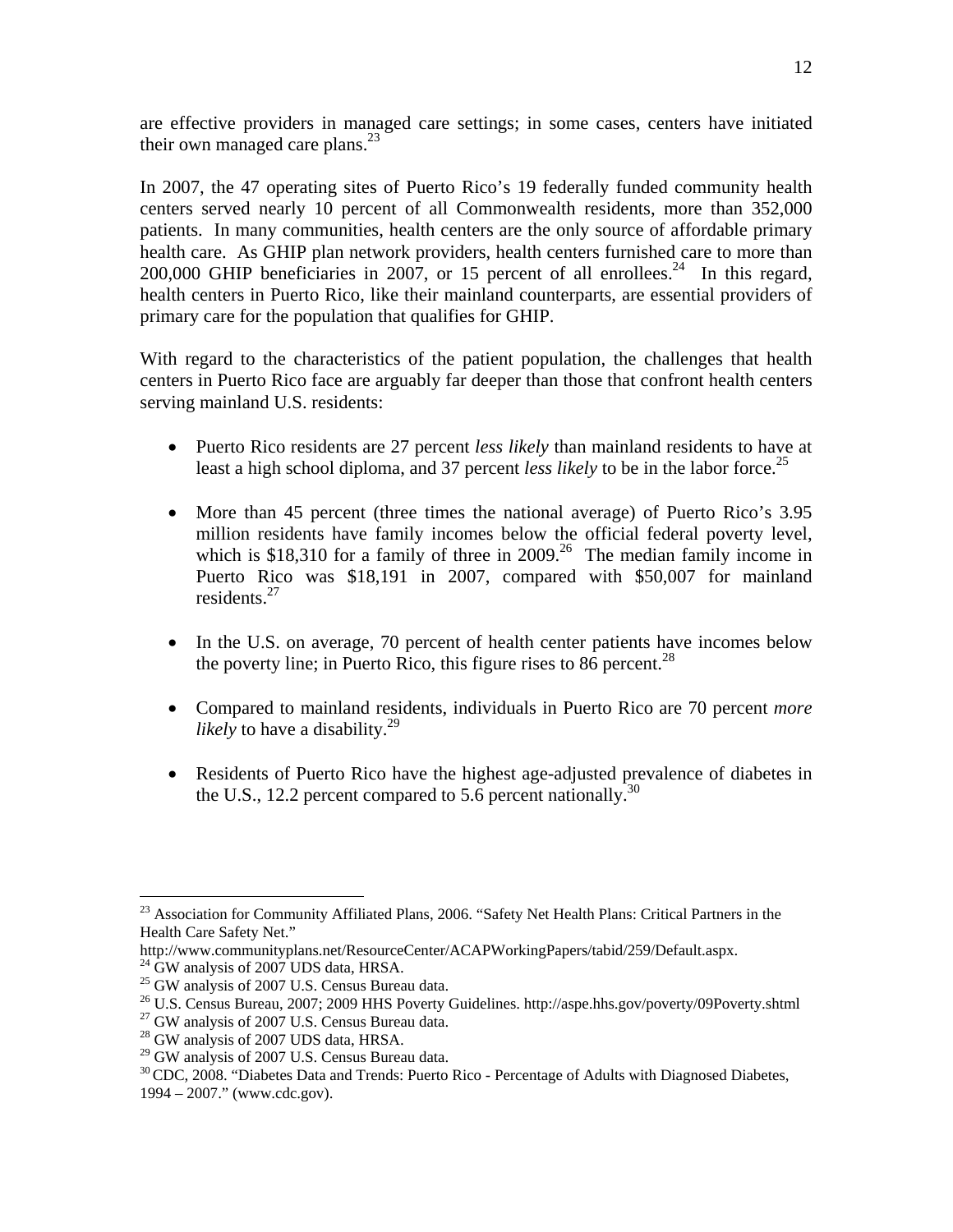• Compared to patients served at mainland health centers, those served at health centers in Puerto Rico are even more likely to suffer from chronic disease, as shown in **Figure 2**.



In addition to the under-financing of the GHIP and the higher health risks faced by health center patients in Puerto Rico, there are limitations on staffing patterns that constrain centers in Puerto Rico. Mainland health centers rely heavily on mid-level providers such as nurse practitioners (NPs) and physician assistants (PAs), but in Puerto Rico, NPs, PAs, and certified nurse midwives are prohibited from billing for services, leaving a significant deficiency in the number of overall primary care providers. $31$ 

Despite these barriers, health centers in Puerto Rico have been able to demonstrate success in managing patient care. Centers have also been leaders in quality improvement efforts aimed at reducing health disparities in the U.S. population:

- Health centers outperform other types of primary care providers including privately organized IPAs — on chronic disease care measures, according to analysis of Healthcare Effectiveness Data and Information Set (HEDIS) measures collected from providers in selected GHIP Managed Care Organizations (**see text**   $\mathbf{box}$ ).<sup>32</sup>
- By 2008, 17 of Puerto Rico's 19 health centers were participating in one or more of the Health Disparities Collaboratives funded by the Health Resources and

<sup>&</sup>lt;sup>31</sup> Site visit to Playa del Ponce Health Center, January 27, 2009.

<sup>&</sup>lt;sup>32</sup> Humana Health Plans of Puerto Rico, 2008. "Diabetes Management Quality Indicators: COSSMA."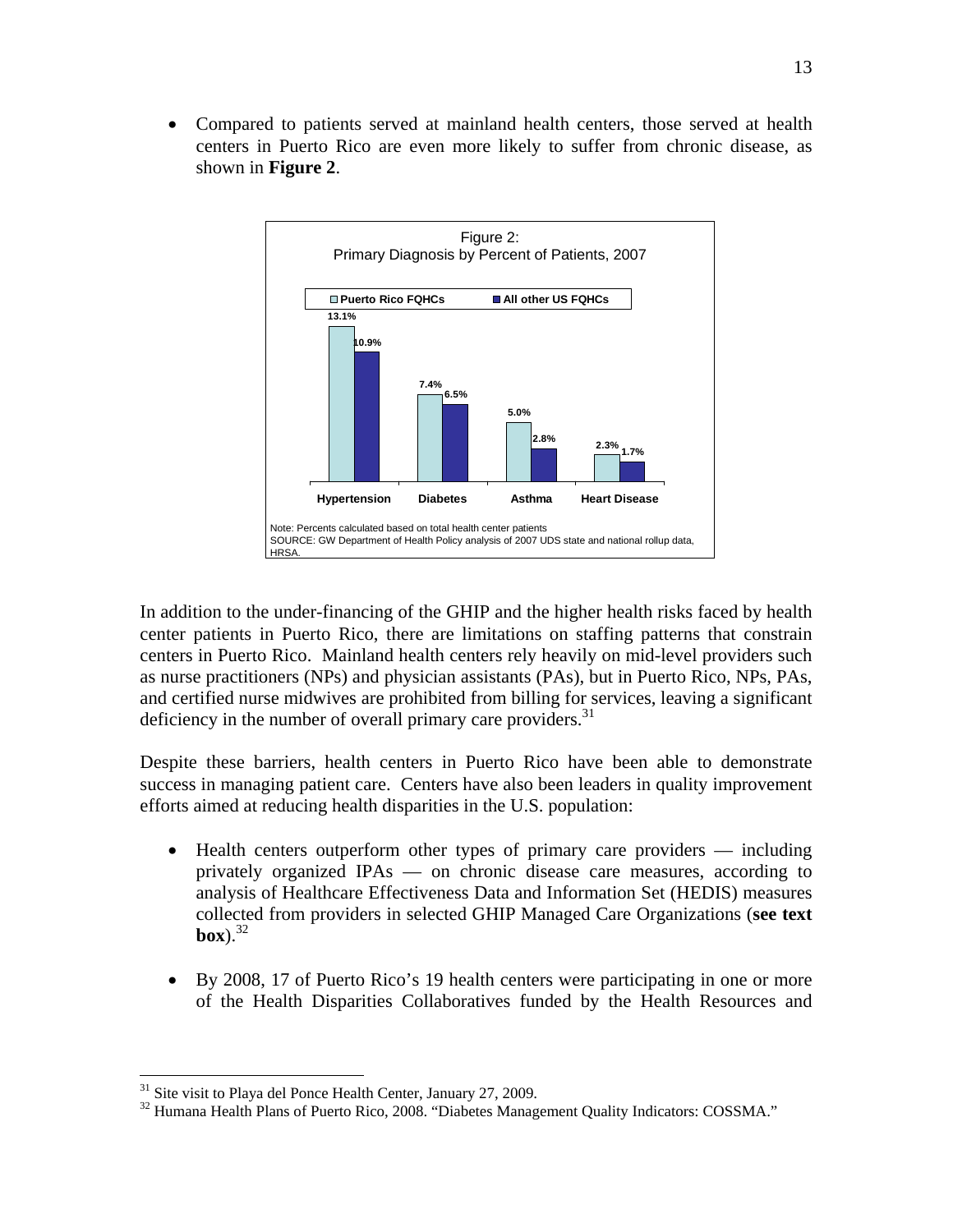Services Administration, focused on improving the quality of care for diabetes, cardiovascular disease, and long-term pharmacy management.<sup>33</sup>

- All health centers that participated in a Health Disparities Collaborative use special electronic registry systems (known as the Patient Electronic Care System, or PECS) to track and improve care management for their high-risk patients.<sup>34</sup>
- Nine of the Commonwealth's 19 health centers currently have accreditation from the Joint Commission (formerly JCAHO) for high quality ambulatory patient care.

#### **Corporación de Servicios de Salud y Medicina Avanzada (COSSMA)**

Established in 1964 as a migrant health center, COSSMA currently provides care to more than 25,000 patients at four service delivery sites. Like other health centers in Puerto Rico, COSSMA patients carry a high burden of chronic diseases such as diabetes, heart disease, and asthma. To address the need for chronic disease care, COSSMA has participated in the Health Disparities Collaboratives in diabetes, cardiovascular disease, and asthma. Furthermore, COSSMA has been innovative in integrating chronic disease care with community-based programs for health promotion, disease prevention, and social services (e.g. housing) to improve overall wellness for their patients. Recent quality of care reports (HEDIS) show that COSSMA exceeds regional averages for managing various chronic diseases. The graph shows that COSSMA's four sites — Humacao, San Lorenzo, Yabucoa, and Cidra — exceed regional averages for diabetes care (annual check for HgbA1c (percentage of hemoglobin molecules in the blood that contain glucose), lipid profile, and microalbumin)).



As on the mainland, health centers serve a vital role in Puerto Rico's health delivery infrastructure. As front-line providers for the most medically vulnerable patients in the Commonwealth, health centers were significantly impacted by GHIP.

1

<sup>&</sup>lt;sup>33</sup> HRSA, 2007. "HDC 2007 Reporting Status, HRSA Knowledge Gateway Results Sharing Site." http://hdnr.org/html/ReportsDownload.aspx; PR PCA internal data, March, 18, 2009. <sup>34</sup> Site visit to Play del Ponce Health Center, January 27, 2009.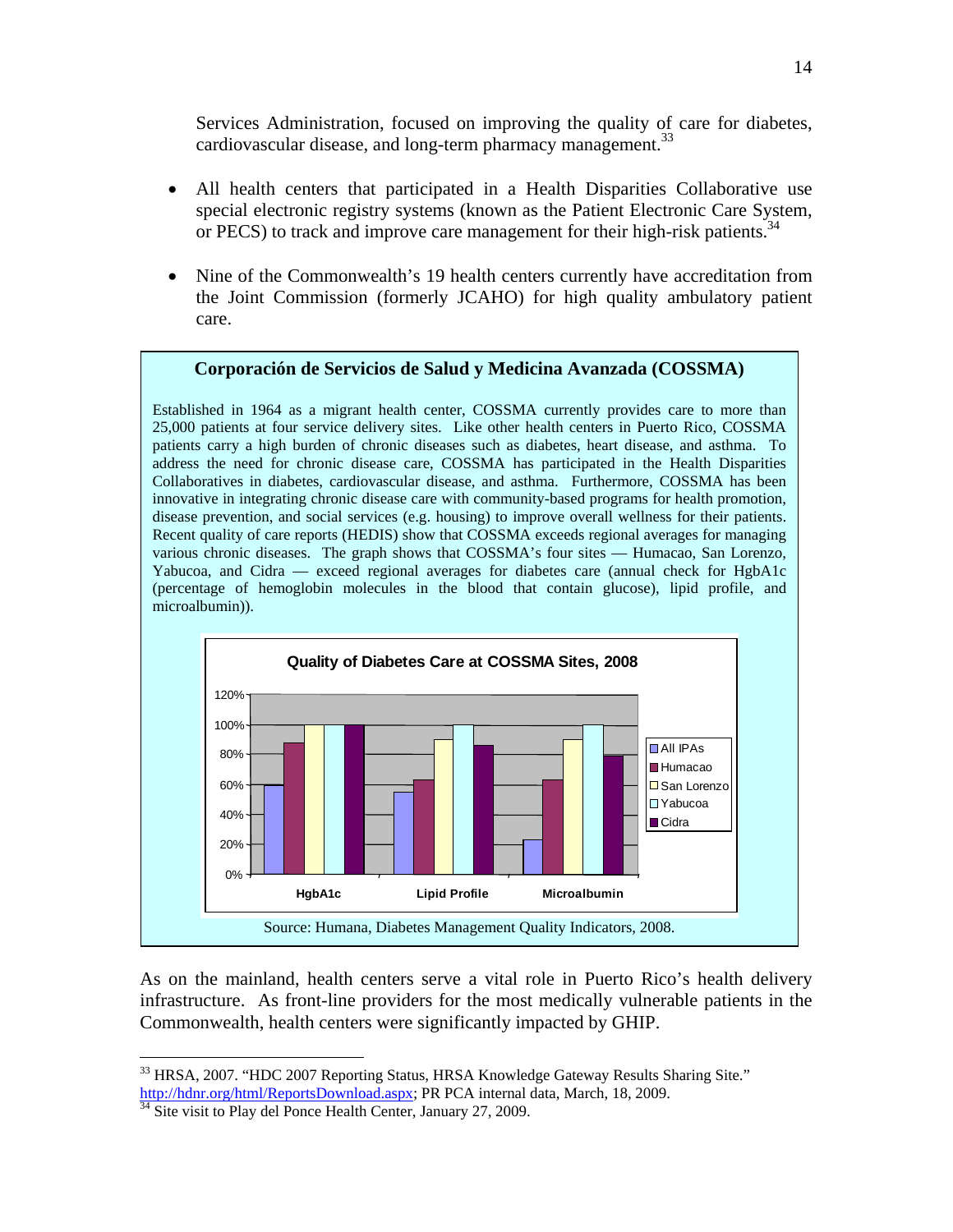# **IV. Findings**

GHIP has affected health centers in four basic ways:

- Health centers are severely and chronically under-financed by Medicaid managed care payments under GHIP.
- Health centers are prone to excessive financial risk under GHIP.
- Medicaid under-financing is associated with declining capacity at health centers, even as the need for comprehensive primary care grows.
- Health centers are implementing various strategies to continue operating despite Medicaid under-financing and risk down-streaming.

### **1. Health centers are severely and chronically under-financed by Medicaid managed care payments under the Government Health Insurance Plan***.*

Commonwealth officials have estimated that GHIP is underfinanced by at least \$300 million annually; according to the ASES official whom we interviewed, the total operating budget in 2007 was \$1.4 billion compared with an estimated financial need of \$1.7 billion.<sup>35</sup> This estimate may be conservative in light of the government's concern over publicizing the true size of the financial shortfall.

Under GHIP's managed care system, health centers continue to operate at a financial loss. The 2007 UDS data show that Medicaid managed care capitation rates were less than 12 percent of expenditures, forcing health centers and other providers to shift resources that were allocated for providing care to the uninsured to provide care for GHIP*-*insured patients. **Figure 3** shows that while Medicaid patients account for 63 percent of patients, Medicaid revenues make up only 54 percent of total revenues.

<sup>&</sup>lt;sup>35</sup> Interview with ASES official, January 28, 2009.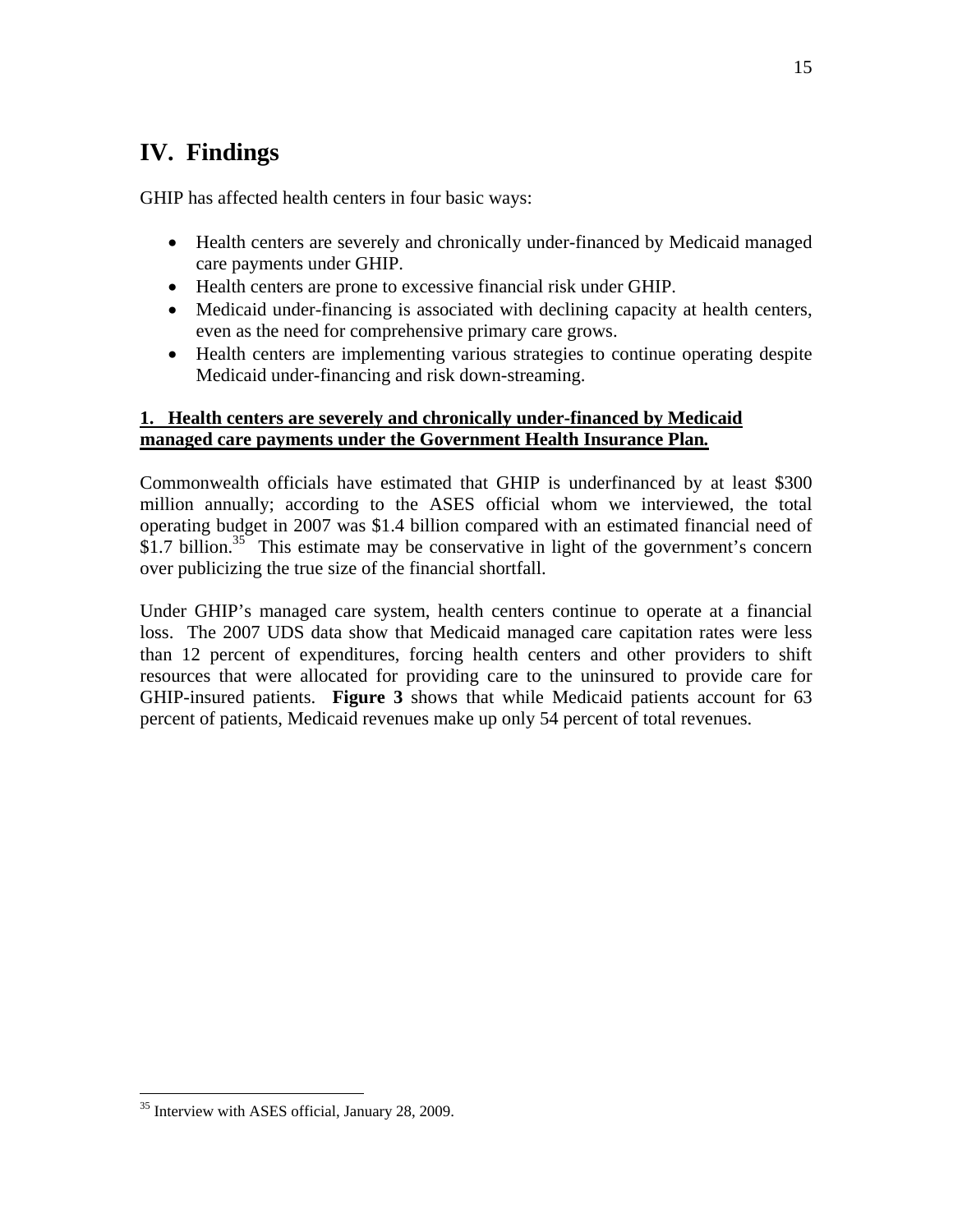

Despite the broad scope of their service obligation under GHIP, Puerto Rico health centers averaged \$239 in annual per capita Medicaid payments in 2007, compared with \$593 in annual per capita Medicaid payments in 2007 for mainland health centers.<sup>36</sup> According to the health centers and ASES officials interviewed, GHIP health plans receive \$39 per member per month for all contractual care and administrative costs, a figure far below the per member per month (PMPM) payments for Medicaid managed care on the mainland. Of this amount, health centers receive \$29 PMPM. However, this amount, which might be reasonable if limited to primary care, is provided to health centers to finance *all contractual care* for Medicaid patients*,* including primary and specialty ambulatory care, pharmacy, inpatient care, and emergency care.

Even the \$29 PMPM payment figure greatly overstates actual plan payments. According to members of our health center focus group, it is common for health centers to receive no payments at all from the plans in which they participate. Some health centers are informed that they actually owe the plans money because the total cost of patient care exceeds the capitation payment. Other health centers report that the health plans utilize various tactics to avoid paying health centers, such as disputing the figures presented by the health centers and forcing health centers to pursue legal remedies in order to secure reimbursement. Some health centers report that payments often bear no relationship to centers' estimates of what they are owed, and may be a fraction of what they expect to receive. One health center director reported that in response to a \$100,000 invoice, it received a payment of \$4,000 from the managed care plan.<sup>37</sup>

Furthermore, the \$29 PMPM total figure includes capitated payments as well as Medicaid payments for carve-out services such as dental and mental health services. According to health center officials, direct payments for carve-out services are essential to the financial

1

<sup>&</sup>lt;sup>36</sup> GW analysis of 2007 UDS data, HRSA.

<sup>&</sup>lt;sup>37</sup> Focus Group with CEOs, CMOs and CFOs of PR FQHCs, January 26, 2009.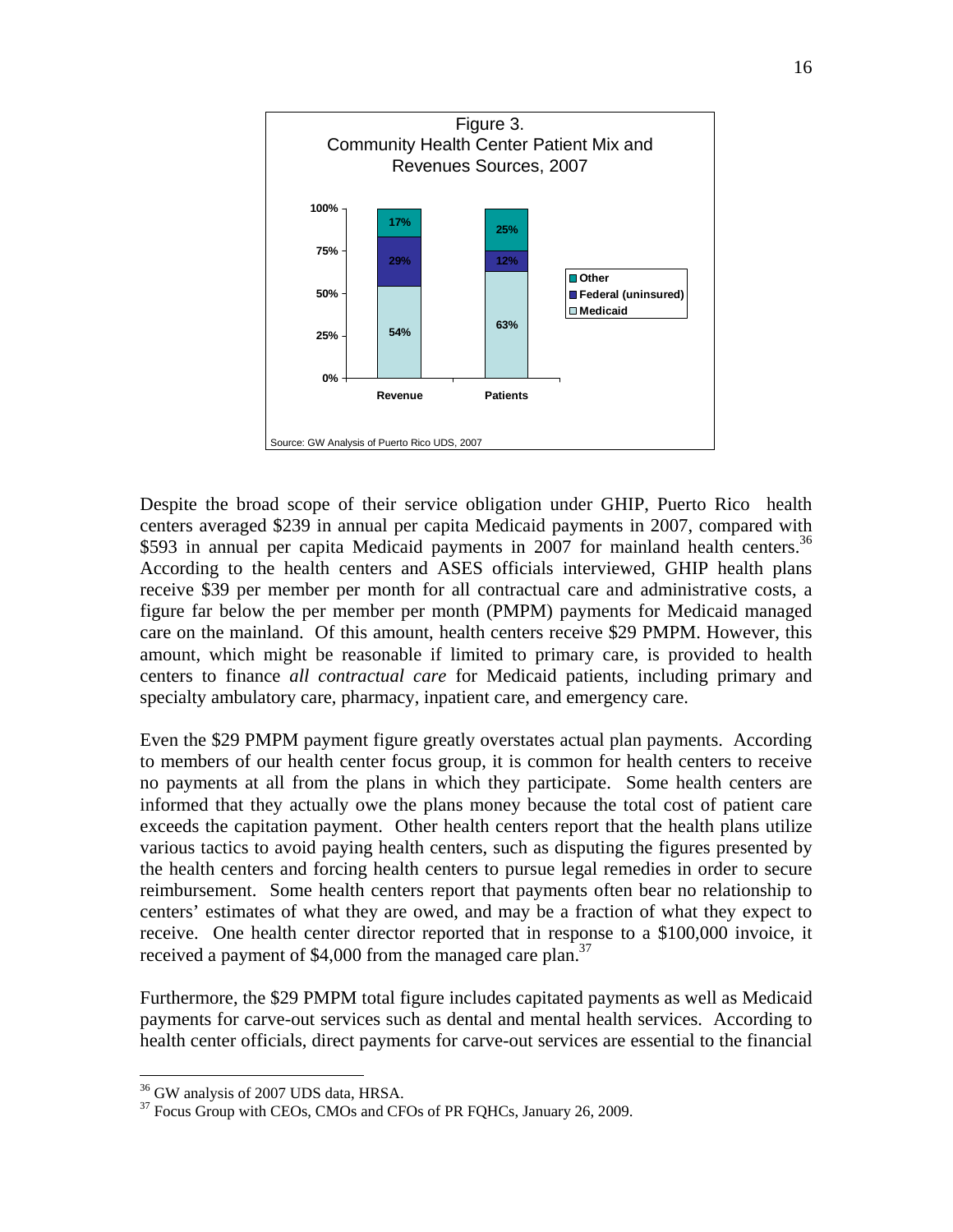viability of health centers, and are used to subsidize GHIP and uninsured patient care.<sup>38</sup> In addition, this figure also includes all Medicaid revenues, including revenues received in caring for other populations not enrolled in Medicaid managed care under GHIP (e.g., elderly and disabled persons).

Contrary to the situation for health centers on the mainland, Puerto Rico's health centers do not receive a Medicaid funding supplement (often referred to as a 'wraparound' payment) equal to the difference between what health plans pay for covered services and their prospective cost-related FQHC payment rates.<sup>39</sup> If the usual federally qualified health center payment system were operating in Puerto Rico, health centers would receive supplemental payments directly from ASES for the difference between the centers' Prospective Payment System (PPS) rate for projected care and services and the amounts actually received from GHIP plans. The PPS office has been established, but the system has not yet been implemented.

There is ongoing litigation on the wraparound payment issue. Two health centers received wraparound payments from the Commonwealth in 2008 after successfully litigating their case; however, a subsequent ruling from a federal court refused to require the Commonwealth to make further payments on Constitutional grounds.<sup>40</sup> Although the federally mandated supplemental payment system has been held applicable to the Puerto Rico program by recent response by the U.S. Attorney General,  $41 \text{ presumably}$ , during the ongoing appeals process, no wraparound payments will be received.

The sale or transfer of real estate property or health facilities previously owned by the government also had a direct and immediate financial impact on health centers, ultimately resulting in new mortgage or rental obligations. Prior to GHIP*,* many of the Commonwealth's community health centers occupied publicly owned buildings on a rent-free basis. Following the establishment of GHIP*,* these buildings were sold to health centers or other private entities, in order to generate revenue to partially fund the program. 42 Health centers took over a number of previously public clinics, but in some municipalities, a public health access point may simply have disappeared.<sup>43</sup> Legislation enacted in 2002 and 2003 slowed privatization in an effort to maintain health care access points, but the trend continues.

 $38$  Site visit to Playa del Ponce Health Center, January 27, 2009.<br> $39$  Focus group Meeting with CEOs, CFOs, CMOs of PR health centers, January 26, 2009.

<sup>&</sup>lt;sup>40</sup> Correspondence with PR PCA and health center CEOs, February 23, 2009. See, National Senior Citizen's Law Center. D.D.C. "Providers can't force HHS to enforce Medicaid." (Accessed on March 15, 2009: http://www.nsclc.org/areas/federal-rights/area\_folder.2006-05-26.6012943467/d-d-c-providers-can-t-<br>force-hhs-to-enforce-medicaid/article\_view).

 $\frac{41}{11}$  Consejo de Salud Playa Ponce et al. vs. Secretary of Health of the Commonwealth of Puerto Rico. Civil No. 06-1260. March 16, 2009. "Intervention by the United Stated to Defend the Constitutionality of Federal Medicaid Provisions."

 $42$  As a result of these legislative reforms, the Department of Health continues to hold approximately 22 private diagnostic and treatment centers, a number of which are operated by private entities. Pan American Health Organization. 2007. "Health System Profile: Puerto Rico"; Meeting with PR PCA, January 26, 2009.

<sup>43</sup> Focus group Meeting with CEOs, CFOs, CMOs of PR health centers, January 26, 2009.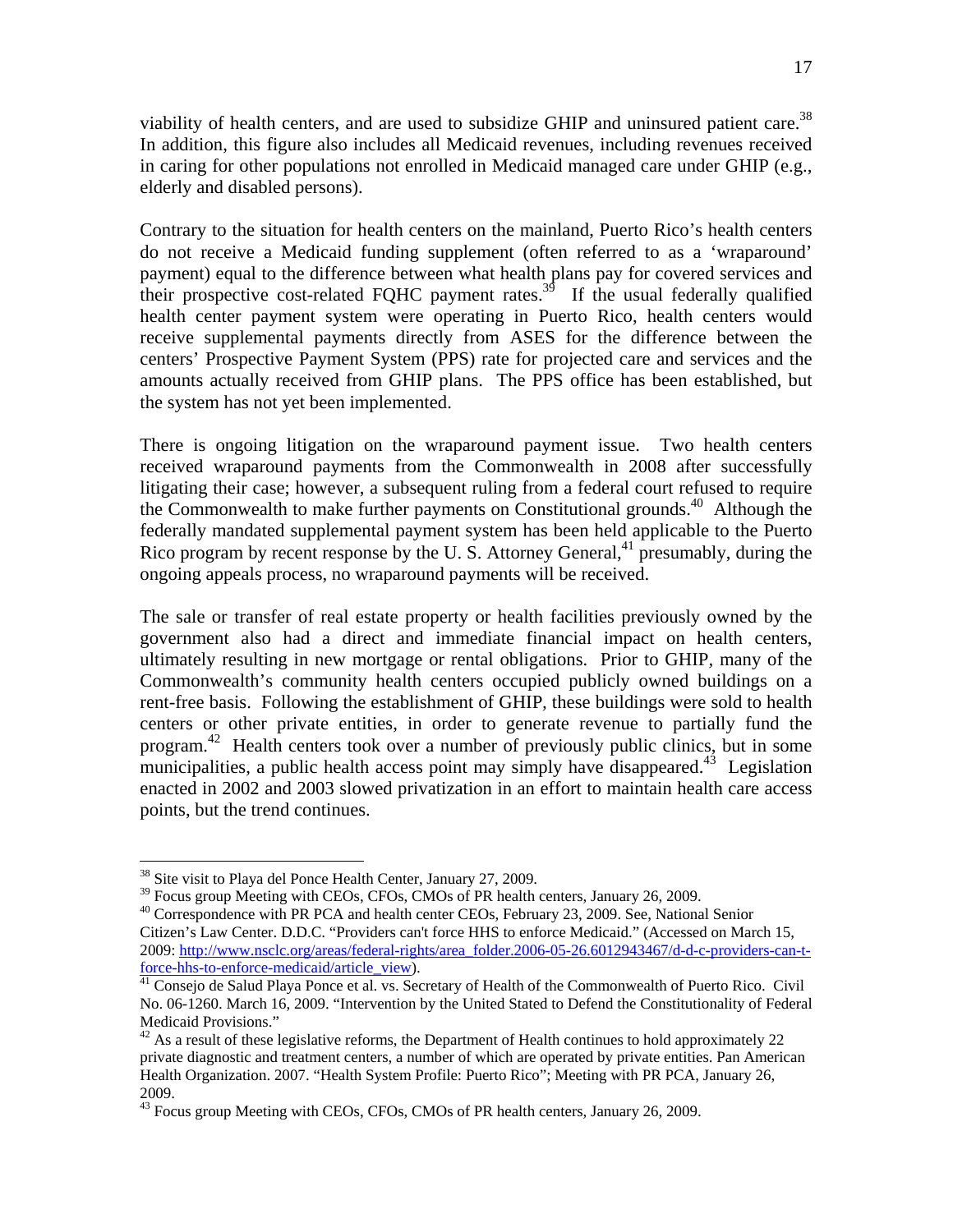The financial constraints imposed by GHIP also prohibit many health centers from undertaking needed renovations, expansions and technology improvements. Many facilities currently owned or operated by health centers are grossly inadequate for patient care. 44 In a few instances, natural disasters, such as landslides, have severely damaged the facilities and they have remained unrepaired for several years.<sup>45</sup> Other facilities lack adequate space to accommodate the large volume of patients. Technology to improve quality and efficiency of care such as electronic health records (EHR) has been delayed. 17 of 19 health centers are pursuing adoption of EHR systems, but none currently possesses one.

### **2. Health centers are prone to excessive down-streamed financial risk under GHIP**

Unlike mainland health centers, health centers participating as GHIP providers accept *full financial risk* for all covered contract services, not merely those services that are generally considered an aspect of primary health care.<sup>46</sup> Federal Medicaid regulations prevent any provider from accepting financial risk above 25 percent, or a maximum of \$10,000 per covered life per coverage period.<sup>47</sup> Nevertheless, according to one government official, this regulation is not enforced due to unclear government policies and varying MCO interpretations.<sup>48</sup> As a result, health centers are exposed to full financial risk for ambulatory primary and specialty care, as well as inpatient and emergency care. In order to control this financial risk, health centers offer services such as mental health or dental services that generate direct payment to subsidize primary and specialty medical care, as well as emergency care when costs exceed capitation.

The adverse effects of the financial risk ambulatory care providers assumed in Puerto Rico led to the enactment of certain reforms in 2002 and 2003 to stem the loss of health care access points. One current health center physician who previously owned his practice incurred a \$15,000 operational debt in only nine months after agreeing to participate in GHIP, forcing him to close the practice. The legislative reforms were designed to allow ASES to directly contract with ambulatory care providers and hospitals in order to offset the financial effects of very low plan payments. The legislation also prohibited the further transfer of municipal emergency facilities and clinics to private  $\frac{1}{1}$ interests.<sup>49</sup>

### **3. Medicaid under-financing is associated with declining capacity at health centers, even as the need for comprehensive primary care grows.**

GHIP has severely depleted primary care capacity across the Commonwealth, but health centers are particularly vulnerable to under-financing and excessive risk down-streaming, as outlined above. The low reimbursements combined with administrative barriers have

 $\overline{a}$  $44$  Ibid.

<sup>&</sup>lt;sup>45</sup> Interview with Sandra Garcia, Executive Director, Salud Integral en la Montana, Inc., March 27, 2009.  $^{46}$  Focus group Meeting with CEOs, CFOs, CMOs of PR health centers, January 26, 2009.  $^{47}$  42 CFR 422.208.

<sup>48</sup> Interview with ASES official, January 28, 2009.

<sup>49</sup> Pan American Health Organization, 2007.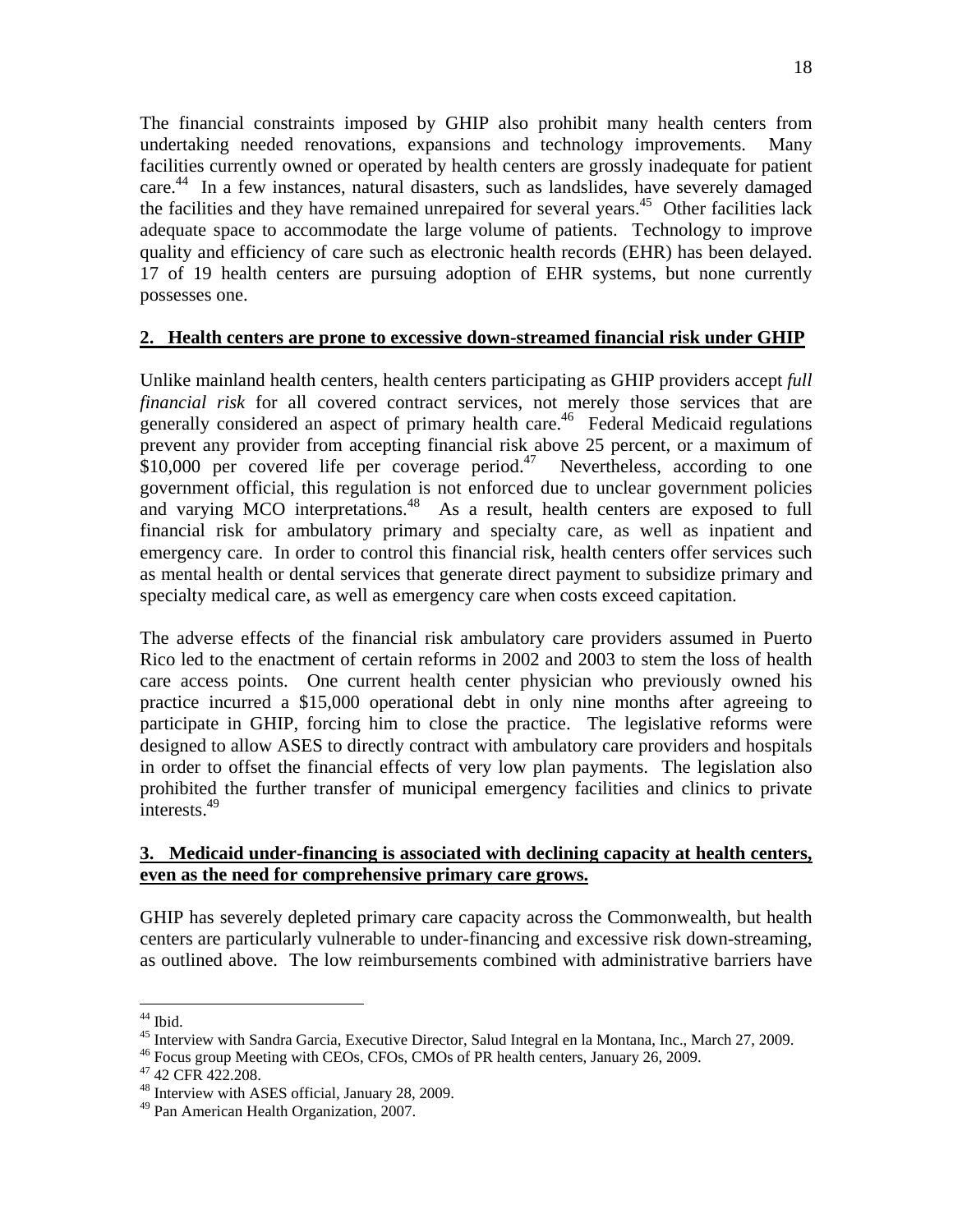caused many primary care providers to stop accepting GHIP patients or to close their practices completely, increasing demand at health centers operating in the region.

In addition, the lack of medical specialists for commonly encountered conditions has created further demand for primary care. For example, 2007 UDS data indicate that only one psychiatrist was on a Puerto Rico health center staff, despite a high need for mental health care. Mental health care on the island is primarily provided by psychologists with limited scope of practice (e.g. limitations in prescribing certain medications). Even if specialists are available, there are disincentives for the health centers to refer patients to specialists, such as cardiologists and gastroenterologists, due to the centers' obligation to cover the costs of specialty care. All services ordered or delivered by the specialists including diagnostic tests (e.g. echocardiogram, CT scan, or special laboratory tests) must be paid by the health center. The combination of factors that deplete the supply of specialists and non-health center primary care providers creates enormous demand for both preventive and curative services that the health centers are unable to meet.

Despite the increased demand, health centers treated 51,450 fewer patients over the last four years, with the declines principally comprised of Medicaid and uninsured patients.<sup>50</sup> **Figure 4** shows a decline of 51,450 patients (13 percent) served by health centers in Puerto Rico over the past four years.<sup>51</sup> Almost the entire decline can be attributed to a drop in the number of uninsured and Medicaid patients treated.



The decline in Medicaid and uninsured patients served by health centers is not surprising, in light of previous studies of health center financing conducted by researchers at The

1

<sup>50</sup> GW analysis of 2007 UDS data, HRSA; although uncertain of its impact, more accurate patient counting systems have been implemented to reduce duplicate records.<br><sup>51</sup> Because patient counting methods changed in 2003 we restrict analysis of patient caseload to the last four

years. In addition, there were eligibility reforms and increased enforcement efforts in 1999, which began a decrease over the coming years. The vast majority of the decreases attributable to the reforms and enforcement efforts would have occurred prior to 2003.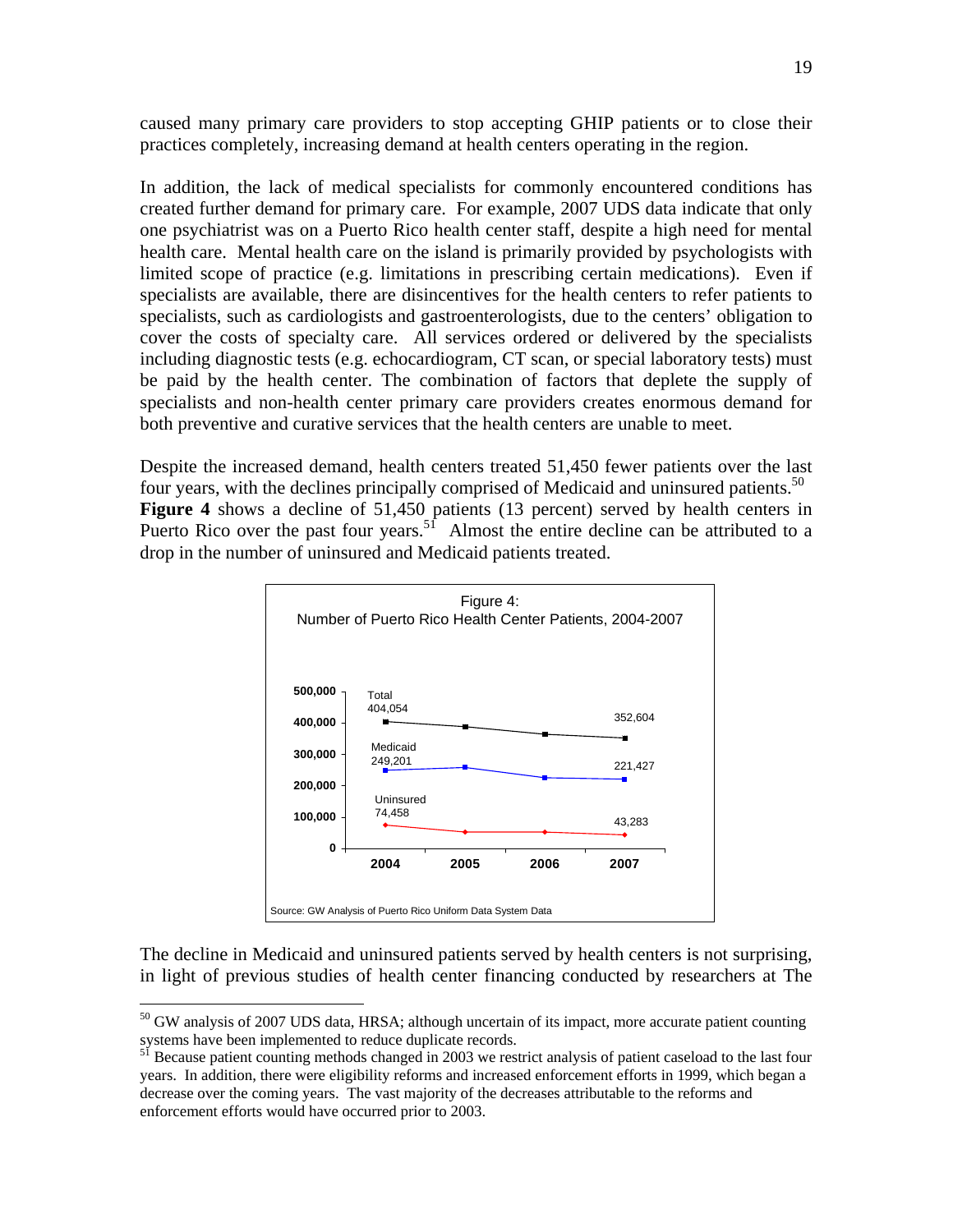George Washington University. There is a significant positive association between growth in Medicaid revenue and growth in health centers' capacity to treat both Medicaid and uninsured patients.<sup>52</sup> An infusion of Medicaid funding, for example, due to expanded eligibility and higher payment levels for covered services, allows health centers to achieve overall efficiencies that expand service capacity, which has a positive spillover effect on health care access among the uninsured.<sup>53</sup>

The evidence from Puerto Rico suggests that as Medicaid revenues shrink in relation to the cost of providing care, the impact is felt system-wide, affecting patient care capacity as fewer physicians are available to provide care for GHIP patients. The 2007 UDS data suggest that of the 19 health centers reporting, eight were operating with negative net margins that year; in at least four cases these negative margins stood at \$1 million or greater. A negative net margin means that the health center is unlikely to meet the ongoing costs of its operations and cannot undertake any of the routine investments that are essential for the maintenance of its care capabilities and quality.

### **4. Health centers are implementing various strategies to continue operating despite Medicaid under-financing and risk down-streaming.**

In our discussions with the health center focus group, we posed the obvious question: how are health centers surviving in the face of heavy financial risk down-streaming coupled with severe Medicaid under-financing? Not surprisingly, their collective answers were multi-faceted and reflected a variety of strategies employed by clinics struggling to survive. Health centers face unique administrative challenges under the GHIP, given that they must negotiate and adhere to 26 managed care contracts, including GHIP and Medicare. Salient strategies to counter the deleterious effects of underfinancing and risk down-streaming include shifting overall operating costs to health centers' federal 330 grants, diversifying patient populations and services offered, pursuing operating efficiencies, and more aggressively attempting to recoup funds owed by health plans.

**Shifting costs to Section 330.** Some respondents noted that they are applying their Section 330 grants, the federal grant payments made by the Health Resources and Services Administration (HRSA), to finance costs and activities that should be borne by Medicaid payments. In essence, Puerto Rico's health centers are using the same survival strategy employed by health centers prior to the 1990 federal Medicaid reforms, namely, using federal grants intended for care of the uninsured to offset the costs of serving Medicaid beneficiaries. In the case of Puerto Rico, however, the fiscal urgency is even greater, since health centers are contractually responsible under GHIP not only for primary care but also for specialty, inpatient, and emergency care, as well as other GHIP benefits.

 $52$  Ku L, Finnegan B, and Shin P, Forthcoming. "Strengthening the Primary Care Safety Net for the Uninsured." *Health Affairs.* 53 Ibid.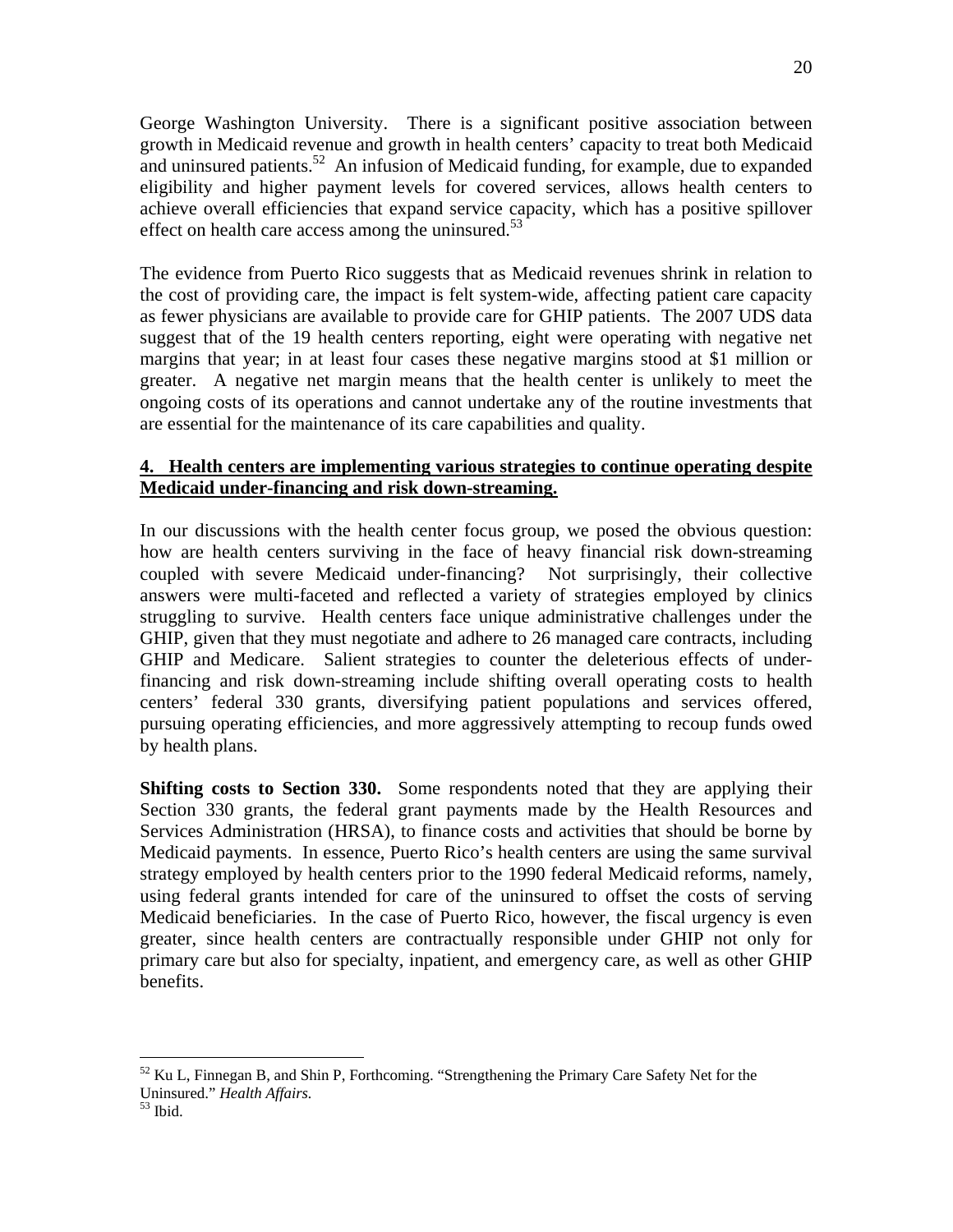**Diversifying patients, services, and revenues.** Health centers have been aggressively pursuing other patients and payers. Many report positive experiences contracting with Medicare Advantage plans (several of the insurers that participate in GHIP also operate Medicare Advantage plans), which offer much higher payment levels and far more equitable contract terms. Some health centers **(see text box)** have been successful in expanding their care to privately insured populations. Other health centers report expanding their pharmacy, dental, mental health, and laboratory operations in order to generate direct payment revenues to supplement managed care capitation payments.

#### **Consejo de Salud de la Comunidad de la Playa de Ponce, Inc.**

Established in 1970, Ponce currently provides care to more than 54,000 patients at four service delivery sites and one mobile unit.

#### Patient Diversification

The Ponce health center actively seeks patients with private insurance and Medicare. They use print marketing, radio programs, and video productions to educate the community about key health issues and to encourage patients to utilize their health center. In addition, they use a mobile unit with full medical and dental capabilities to provide initial care off-site, using it as a "hook" to encourage future patronage to the main clinic.

#### Service Diversification

In an effort to control ambulatory primary and specialty care costs, Ponce strongly encourages patients to utilize laboratory, pharmacy, and other services offered on-site. Health centers collect direct reimbursement for these services rendered. Ponce also provides dental and mental health services, which are "carved out" under GHIP, and these services further subsidize the provision of primary and specialty medical care.

#### Revenue Diversification





**Patient Revenue, 22%**

**Other, 2%**

**Improving operations to achieve efficiency.** Health centers have pursued a number of operational changes that reflect their innovative approach to fulfilling their mission and their efforts to find less costly and more efficient ways to give care of greater value. Numerous examples offered by the health centers that we interviewed included:

- Using medical residents to reduce costs;
- Utilizing on-site care for professional, ancillary, diagnostic, and other services, rather than off-site services, which tend to cost more due to contractual arrangements;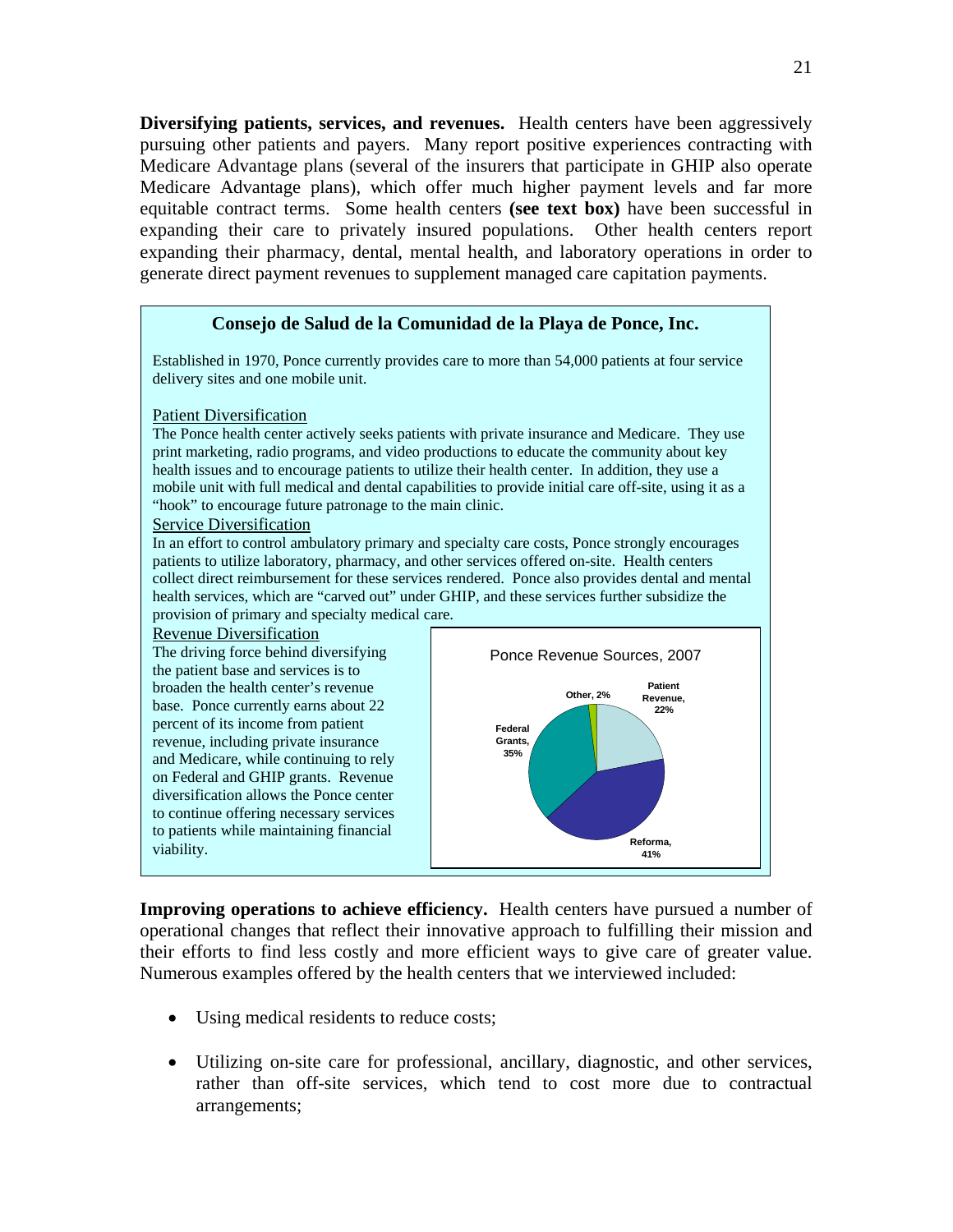- Using hospitalists and care managers to more efficiently manage care and shorten lengths of inpatient stay;
- Aggressively implementing evidence-based practice guidelines.

**More aggressively pursuing recoveries from GHIP MCOs.** Several respondents noted that they have ceased being passive about slow payment, non-payment, and clawback attempts by the MCOs. One health center director reported hiring consultants to review claims and plan payments line by line; others reported litigation efforts against the plans. With respect to these strategies, health center directors noted that they were forced to spend thousands of dollars to simply recover the payments that are rightfully theirs.

# **V. Discussion and Recommendations**

 $\overline{a}$ 

Numerous studies point to the critical importance of an effective and vibrant primary care delivery system as the backbone of a reformed health care system.<sup>54</sup> GHIP achieved its goal of reducing the proportion of uninsured Puerto Rican residents, but the reforms of 1994 have negatively impacted the health care delivery system. Severe under-financing and inappropriate risk down-streaming have led to a reduction in health center capacity and forced centers to employ creative strategies to remain financially viable. Payments to health centers and other primary care providers are so low that physicians have gone out of business, IPAs have pulled out of GHIP*,* and health centers face critical funding shortfalls, even though they are a critical source of primary care available to GHIP enrollees. Quality of care is suffering; emergency room utilization is excessive by center directors' own admission, and centers are losing the capacity to care for an increasingly uninsured population.

These developments have occurred even prior to the severe current economic downturn, which has significantly affected Puerto Rico. In the past four years, health centers have lost the capacity to care for 51,450 patients, with the deleterious effect concentrated among the Commonwealth's poorest residents who face the greatest health risks. The economic fallout for health centers has led to precisely the type of financial situation that the FQHC payment system was meant to avert, namely, the use of Section 330 grants to offset severe Medicaid under-payment, to the detriment of uninsured patients.

For any group of patients, a strong system of primary care is the linchpin of a workable health care system. Primary care is particularly important for patients burdened by chronic conditions and personal financial constraints, and for those at risk for significant disparities in health and health care. The effects of GHIP on health centers suggest that underpayment, the absence of a workable system for primary care financing, and uncontrolled risk down-streaming have combined to produce a perfect storm: a shrinking

<sup>54</sup> Institute of Medicine, 1996. "Primary Care: America's Health in a New Era."; Donaldson MS, Yordy KD, Lohr KN, Vanselow NA, 1996. "The Contribution of Primary Care Systems to Health Outcomes within Organization for Economic Cooperation and Development (OECD) Countries, 1970–1998." *HSR* 38 (3); 831–865.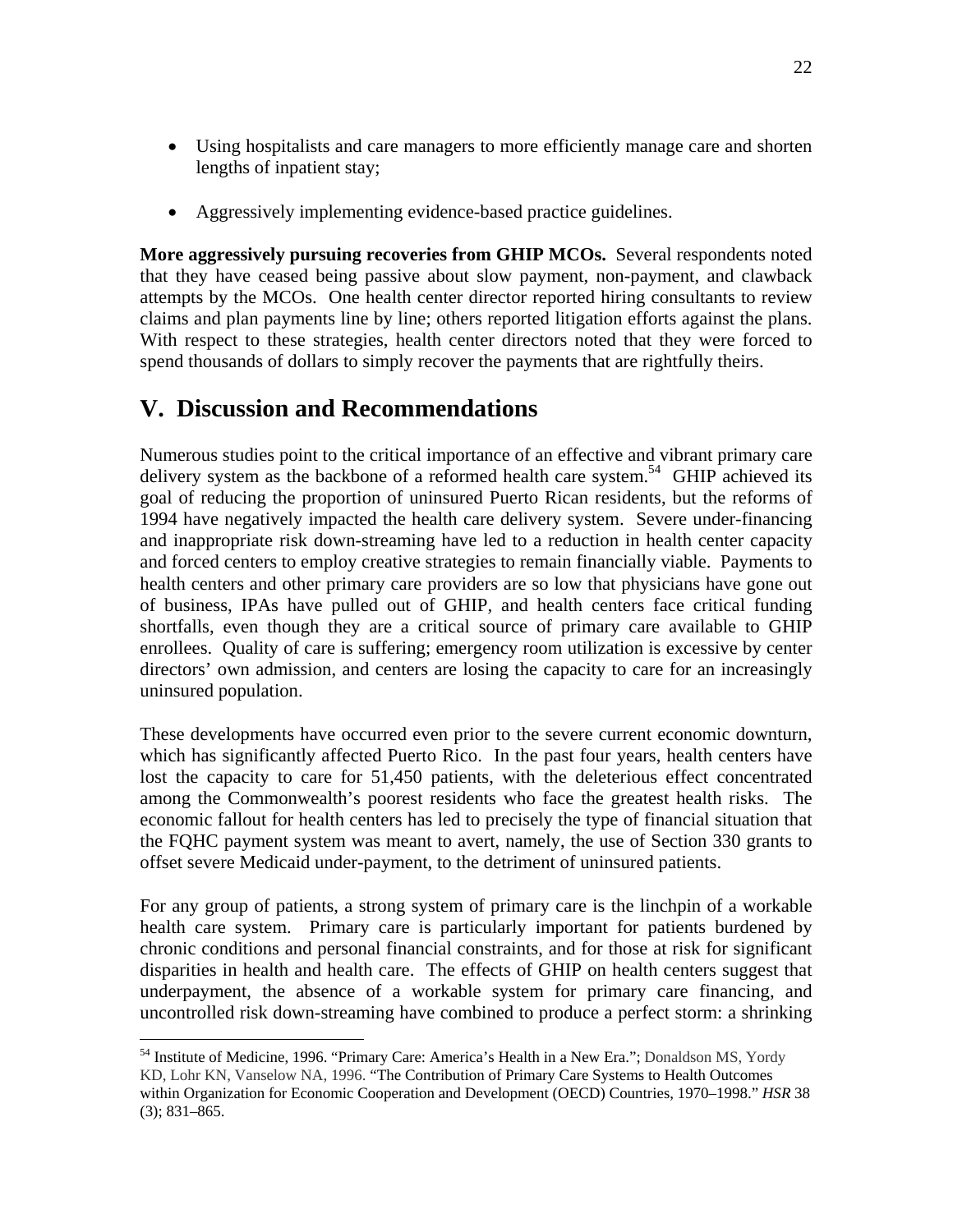and unstable primary care system with inverse incentives that push care away from lowcost primary care settings and toward episodic treatment in high cost settings such as emergency rooms and hospitals admissions.

Several policy recommendations flow from the experiences of health centers adapting to the effects of GHIP:

### **1. Make a capital investment in health centers, coupled with implementation of the federal FQHC payment system.**

A viable primary care infrastructure is the foundation for an effective health care system. This can be created by a sustained and deliberate investment by either the Commonwealth or Congress to strengthen and expand health centers.<sup>55</sup> Such an initiative could target not only health centers but also other primary care providers who seek to provide high quality primary care to underserved communities. The high cost of hospitalizations and of emergency room use for conditions that could have been prevented with regular access to primary care continues to place significant financial burden on the health care system. Analysis of emergency room visits for Medicaid enrollees in Florida, for example, indicates that 43 percent of the state's emergency room visits were for minor or low-moderate acuity conditions that could have been treated in a primary care setting. Health centers save the system approximately \$18 billion annually, and the savings range from \$36 million to nearly \$2 billion per state.<sup>56</sup> In 1990, Kansas directly invested in health centers and saw a 25 percent decrease in uninsured emergency care, saving the state  $$12$  million.<sup>57</sup>

Although estimating the savings from hospitalizations and averted emergency room costs is difficult, health centers in Puerto Rico are likely to save money by reducing the costs associated with preventable complications of undetected and untreated conditions such as diabetes, heart disease, and asthma. In 2007, primary care visits at Puerto Rico's health centers cost only \$423 per patient (including mental health, dental care costs, and other enabling services). The medical component alone cost \$256 per patient.<sup>58</sup> This is in comparison to the \$1,585 per capita expenditure for physician and clinical services nationally.<sup>59</sup> If we use this figure to estimate the cost savings health centers provide to Puerto Rico patients by substituting health center services for other forms of primary health care services, we arrive at a cost-savings of \$410 million to \$469 million for the 353,000 people served in 2007. While data on emergency care use for conditions which could have been prevented and treated in primary care, and other cost information, were

1

<sup>&</sup>lt;sup>55</sup> Rosenbaum S, Shin P, & Whittington RPT, 2006. "Laying the Foundation: Health System Reform in New York State and the Primary Care Imperative." June.

<sup>&</sup>lt;sup>56</sup> The Robert Graham Center, Capital Link, and NACHC, 2007. "Primary Care Payoff." (Accessed on March 24, 2009: http://www.nachc.com/client/documents/issues-advocacy/policy-library/research-

data/research-reports/Access\_Granted\_FULL\_REPORT.pdf).<br><sup>57</sup> Smith-Campbell B, 2005. "Emergency Department and Community Health Center Visits and costs in an Uninsured Population." *Journal of Nursing Scholarship* 37(1): 80-86. 58 GW analysis of 2007 UDS data, HRSA.

<sup>&</sup>lt;sup>59</sup> Centers for Medicare and Medicaid Services. (Accessed on March 24, 2009:

http://www.cms.hhs.gov/NationalHealthExpendData/downloads/tables.pdf (Table 8)).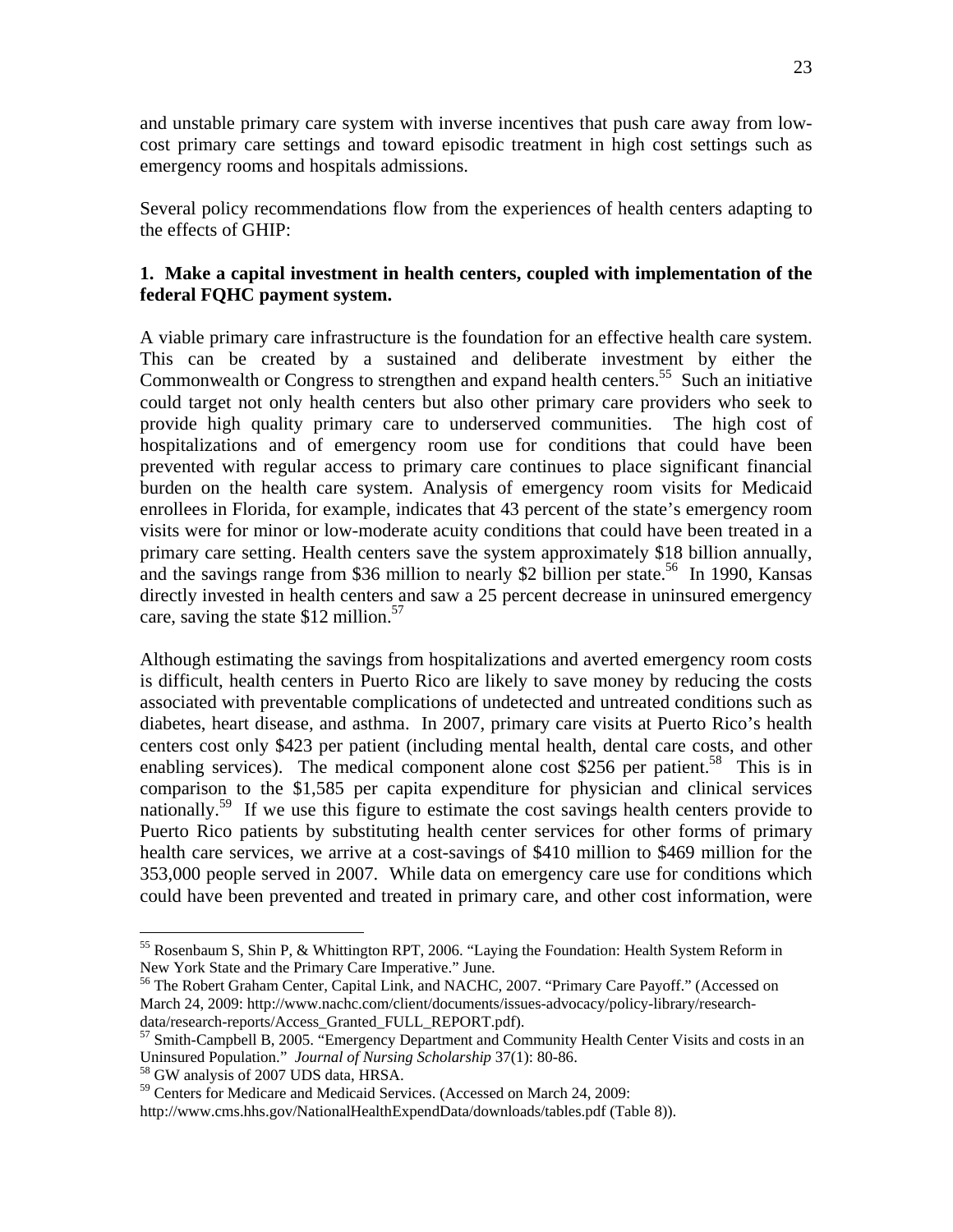not available for the state of Puerto Rico, the estimates are in line with other state-specific studies which indicate health centers are cost-effective and efficient providers of care.<sup>60</sup>

Shifting overall health care utilization away from hospitals and emergency rooms is desirable, however, this will further reveal the inadequacy of the existing primary care infrastructure. Improvements and expansion of current facilities (including the adoption of health information technology), as well as breaking ground for new health centers, will be necessary to match current and future demand for services. If GHIP's objective to control costs and improve access to care is to be achieved, it must strengthen primary care capacity in the Commonwealth to ensure that population health and spending can be addressed. Otherwise, the current infrastructure is likely to become further destabilized and unable to meet the growing demand under what is likely to be a long recession period, leaving Puerto Rico with fewer resources.

One option would be for the Commonwealth to directly invest additional funding in health centers, as 37 states currently do. $^{61}$  Based on per capita medical expenditure data, a direct investment to health centers of approximately \$75 million (\$423/person) would increase access by 50 percent, or provide needed services for additional 176,000 individuals.. By increasing the number of patients served by health centers by 50 percent, Puerto Rico could realize a cost savings of \$205 to \$234 million. Such a direct investment would be in lieu of the FQHC payment system, which has never been implemented in the Commonwealth. In other jurisdictions that have made the transition to broader insurance coverage for the poor through a modified Medicaid program (e.g., Massachusetts' Medicaid reforms enacted as part of its 2006 comprehensive reform legislation), officials have provided continued direct funding through supplemental payments, direct grants, or both.<sup>62</sup> These financial safeguards stabilize ambulatory care safety net providers during the transition period, so that they can continue providing care for uninsured patients as key elements of the primary care delivery system in medically underserved communities.

A supplemental Congressional investment in health center stabilization, above and beyond the capped payment to Puerto Rico, is another option, given that Puerto Rico's capacity to invest is severely constrained. This type of payment arrangement, analogous to the special federal Medicaid payment arrangements used for Indian Health Service (IHS) facilities, could be in lieu of the FQHC supplemental payment provisions applicable in states. By virtue of the special mission of the IHS, Congress provides 100 percent federal financing to state Medicaid agencies for the cost of services furnished to

<sup>60</sup> Smith-Campbell FIRST INITIALB, 2005; Proser M, 2005. "Deserving the Spotlight: Health Centers Provide High-Quality and Cost Effective Care." *Journal of Ambulatory Car Management* 28(4): 321-330; NACHC, "Primary Care Payoff," 2007.

<sup>&</sup>lt;sup>61</sup> NACHC, 2007. "Safety Net on the Edge: What Legislators Can do to Support Their Local Health Centers" August. (http://www.nachc.com/client/documents/issues-advocacy/policy-library/researchdata/fact-sheets/State\_Support.pdf.

 $62$  Ku L, Jones E, Finnegan B, Shin P, & Rosenbaum S, 2009 "How is the Primary Care Safety New Faring in Massachusetts? Community Health Centers in the Midst of Health Reform." Kaiser Family Foundation, March. 2009.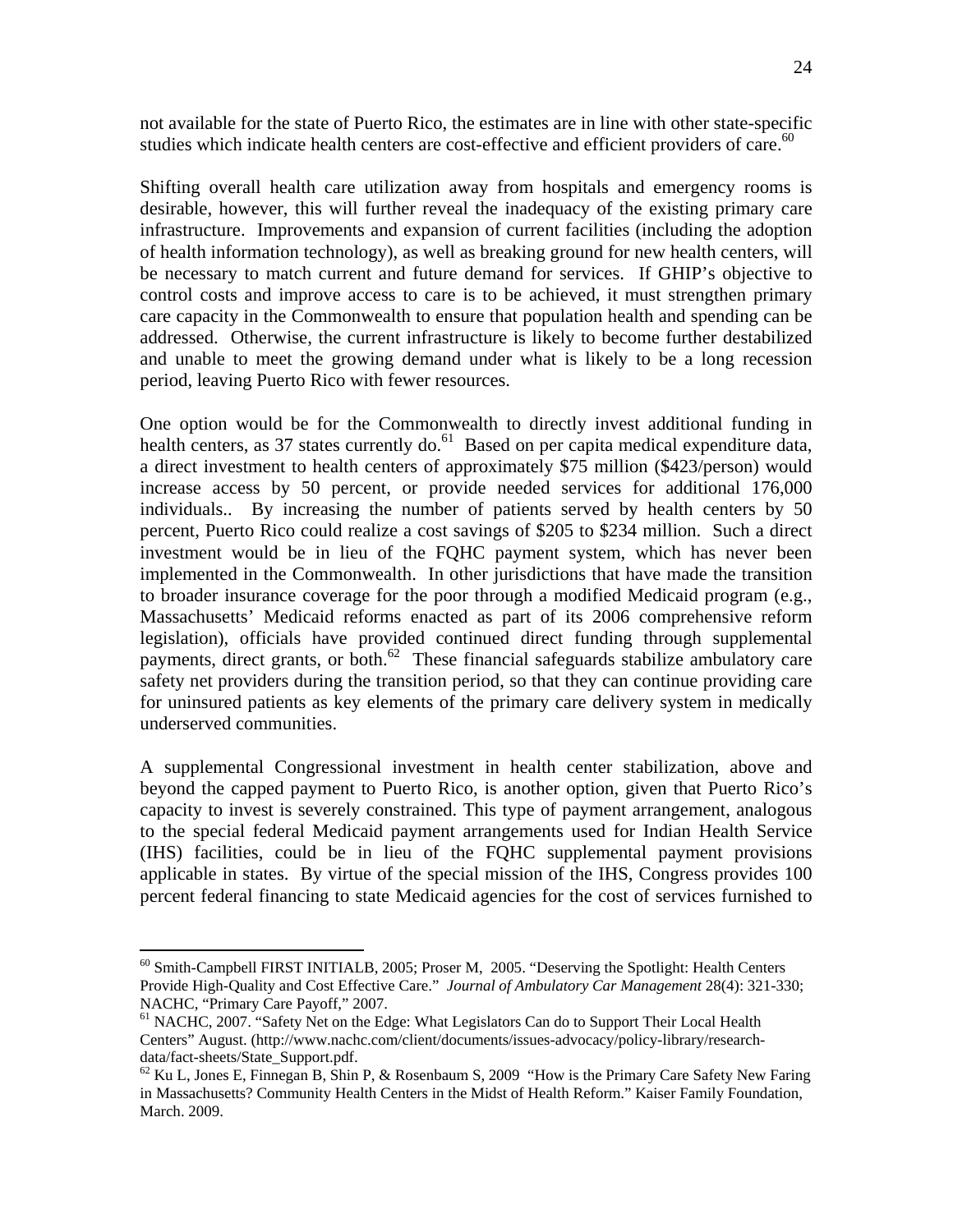Medicaid patients by IHS facilities. $63$ . The nation has a major interest in the health of Puerto Rico's residents, especially given the constant movement between the Commonwealth and the mainland. In recognition of severe medical underservice in Puerto Rico, the importance of primary health care, and the special role of health centers in meeting the needs of the Commonwealth's low income residents, Congress could make a similar investment in health centers.

A supplemental payment program in Puerto Rico could compensate for the absence of a Medicaid FQHC payment system and could be established without the normal federal matching requirements that would otherwise apply; and the payment arrangement would help health centers regain and maintain their primary care capacity, which is urgently needed by the Commonwealth's hundreds of thousands of medically underserved residents.

Indeed, the health center investment contained in the American Recovery and Reinvestment Act (ARRA) signals a strong federal desire to assure that health insurance coverage reforms are built on a strengthened system of primary care. The \$75 million investment described earlier in this recommendation, which would strengthen health centers to serve 50 percent more people, is also estimated to generate at least 1,300 new jobs and over \$86 million in new economic activity.<sup>64</sup> As a result of the investments contained in the ARRA, Puerto Rico health centers stand to gain an additional 4.8 percent in operating fund grants to meet the growing demand for care.<sup>65</sup> Although the total amount is still undetermined, one projection estimates health centers in Puerto Rico would receive \$13 million for capital financing under the stimulus plan to make necessary capacity improvements. However, ARRA health center investments are temporary. As important as they are, ARRA resources cannot, by themselves, result in sustained primary care improvements without a more long term and deliberate investment plan.

### **2. Revise the GHIP contracts to eliminate the high financial risks now borne by health centers**

A fundamental reformulation of GHIP financial policies to assure that risk is held at the plan level is urgent, and should be a condition for future federal payments. The degree of risk down-streaming occurring in GHIP is prohibited on the mainland because health centers are not licensed insurers and are thus not structured to bear full financial risk.

<sup>&</sup>lt;sup>63</sup> CMS, 2009. "Medicaid Program-General Information: Technical Summary." (Accessed on March 25, 2009: http://www.cms.hhs.gov/MedicaidGenInfo/03\_TechnicalSummary.asp).

<sup>&</sup>lt;sup>64</sup> Estimates based on cross-multiplication methods using HRSA projections (Accessed on March 24, 2009: www.hss.gov/recovery/hrsa/napawards.html) and NACHC, Capital Link, and The Robert Graham Center 2007 economic impact analysis (Accessed on March 24, 2009:

http://www.nachc.com/client/documents/issues-advocacy/policy-library/research-data/researchreports/Access\_Granted\_FULL\_REPORT.pdf).<br><sup>65</sup> Health Resources and Services Administration, 2009. "The Health Center Program: Recovery Act

Grants." (Accessed on March 10, 2009: http://bphc.hrsa.gov/recovery/default.htm). IS THIS A PERMANENT OR CHANGING DOC?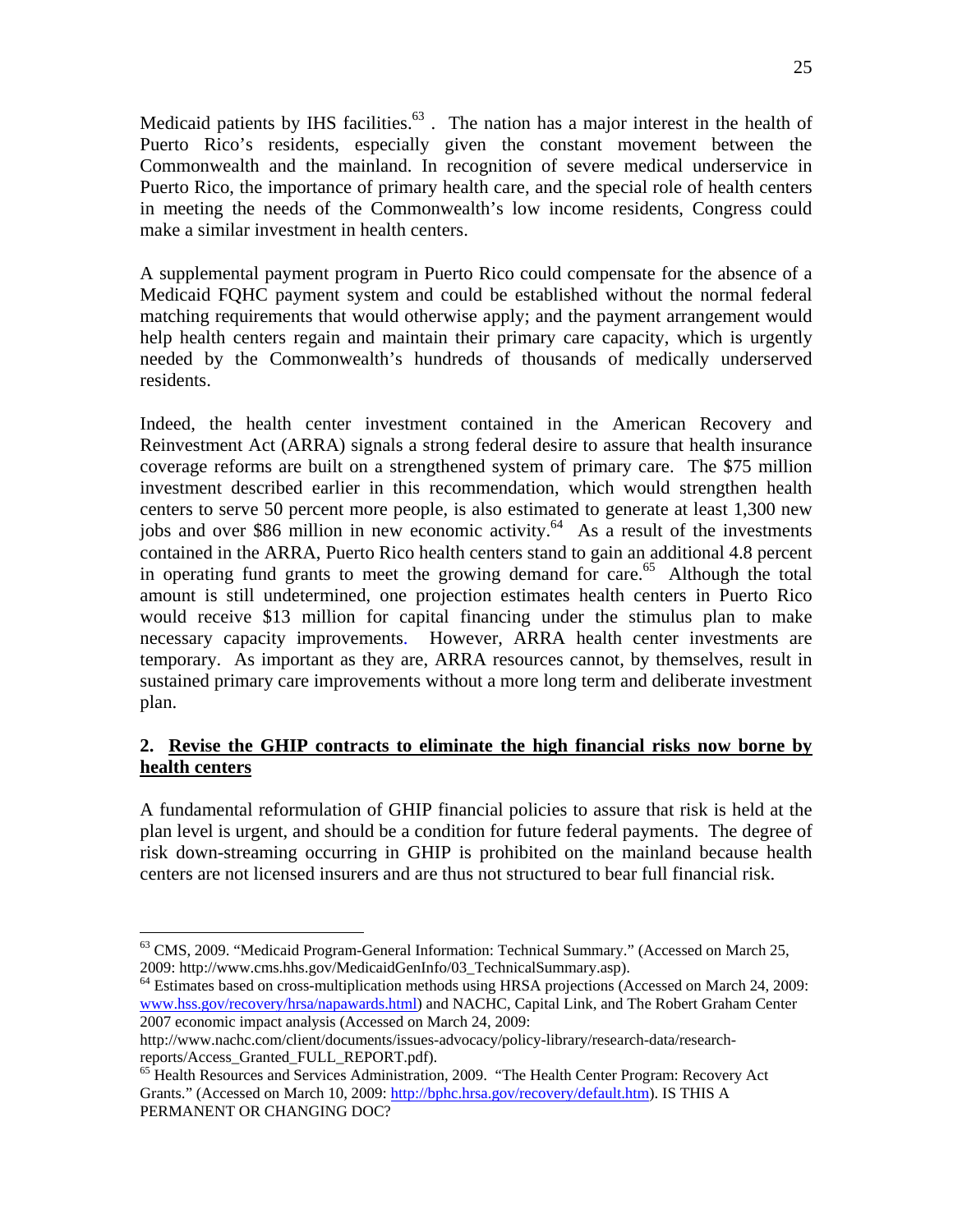Health centers have proven themselves remarkably adept at managing both primary care costs and the costs associated with specialty and inpatient care. Indeed, studies of health centers have shown that they can achieve as much as a 32 percent reduction in costs associated with the treatment of Medicaid patients;<sup>66</sup> these cost savings result from more comprehensive primary care, coupled with active management of specialty and inpatient care and reduced reliance on emergency rooms.

Regulatory reforms to address enormous risk down-streaming must be coupled with addressing the basic underlying problem, namely, a severely underfinanced Medicaid program. The Commonwealth's Department of Health is already required to review MCO contracts and ensure that they are within the legal authority granted by the Medicaid managed care state plan. Therefore, Congress might consider combining new rules on financial risk management with a basic restructuring of Puerto Rico's federal Medicaid payments, coupling a major increase in funding with new, more realistic, standards and oversight regarding the management of financial risk.

### **3. Strengthen health centers' ability to practice collectively**

Puerto Rico's 19 health centers work closely together through their state primary care association, but they do not operate as an integrated delivery system. A collective approach among health centers toward managing financial risk and achieving operating efficiencies is permissible under applicable antitrust laws and other regulations relevant to the formation and operation of integrated delivery systems. Although health centers as providers are not allowed to form their own GHIP Medicaid Plan according to health center leaders<sup>67</sup> (a strategy pursued by health centers in several states), more integrated action through the formation of a health center IPA might strengthen the bargaining position of health centers with insurers and with the Commonwealth.

#### **Conclusion**

 $\overline{a}$ 

The experience of health centers with GHIP underscores one of the basic truths about health reform: it is possible to enact reforms that succeed in giving individuals something called "health insurance" while simultaneously setting in motion financing strategies that ultimately undermine the fundamental goals of health reform. Health reform's ultimate goal should be providing access to appropriate care for as many people as possible. A reform plan that achieves coverage in name only, while simultaneously diminishing the investment in primary care, has the potential to undermine rather than advance the goals of reform. Effective insurance reform must do more than "cover" people: it should foster a health care system that emphasizes the very services and system supports that enable even the most at-risk populations to maintain the best possible health status.

The severe under-financing of GHIP*,* coupled with the unregulated financial risk downstreaming, has meant that GHIP plans are assigning full contractual patient care

<sup>66</sup> NACHC, Capital Link, The Robert Graham Center, 2007.

 $67$  Focus group Meeting with CEO, CFO, CMO of PR health centers, January 26, 2009; Meeting with health centers, March 25, 2009